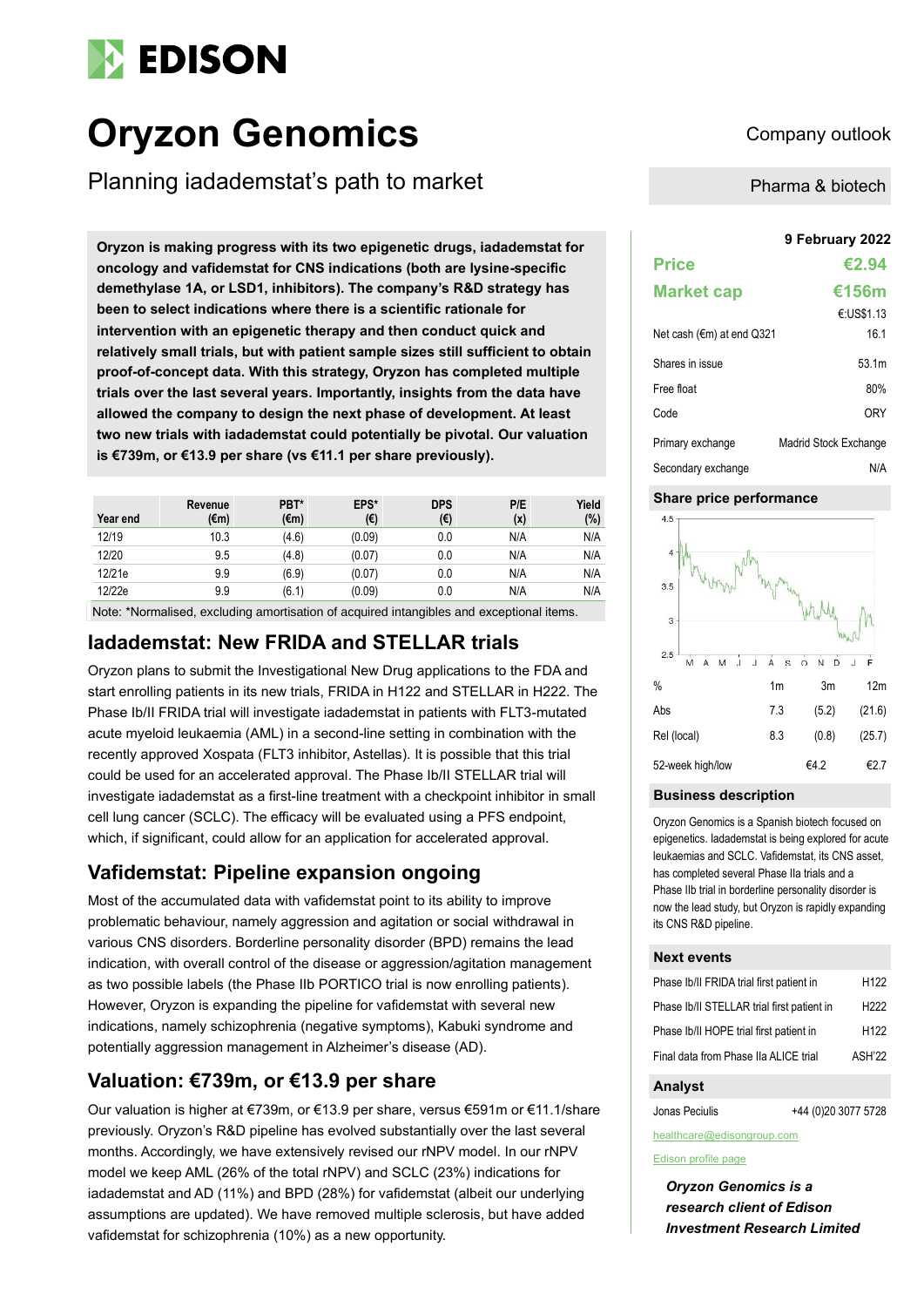

## **Company outlook: On path to market**

Oryzon is a pure play in epigenetics and has developed a proprietary platform to create therapeutic inhibitors for a class of enzymes known as histone lysine demethylases (KDMs). Iadademstat, Oryzon's lead oncology asset, is a first-in-class LSD1 inhibitor (also called KDM1A inhibitor). Vafidemstat is a central nervous system (CNS)-optimised LSD1 inhibitor for neurological and neuropsychiatric conditions.

Put simply, epigenetics can be defined as the study of changes in how genes are 'read' (expressed). A number of external factors can switch genes on and off modifying the expression, but without actually making any changes in the sequence of DNA (a more detailed introduction to epigenetics can be found [here\)](https://www.edisongroup.com/publication/new-frontiers-in-epigenetics/15972). Oryzon's technology evolves around histone modifications. Histones are protein complexes, which the DNA is rolled up on. Epigenetic modifications (eg methylation and demethylation) cause changes in this spatial organisation, which lead to different genes becoming accessible for expression or silenced. This process is a part of normal gene expression regulation, but if it falters, it can also be the cause of a variety of diseases.

Epigenetics is relatively young field in terms of drug development. Epigenetic therapies induce profound biological changes, therefore they can have broad action potential, as opposed to targeted therapies, like monoclonal antibodies. This means that Oryzon had no guiding principles when it comes to specific indication selection or treatment setting. For this reason, the strategy of accumulating as much useful clinical data as possible in a variety of settings took some time to deliver, but it has now started paying off.

| <b>INDICATION</b>                                                                                                        | <b>STUDY</b>                                | PRECLINICAL              | PHASE I | PHASE IIA | PHASE IIB | PHASE III | Next anticipated milestones |
|--------------------------------------------------------------------------------------------------------------------------|---------------------------------------------|--------------------------|---------|-----------|-----------|-----------|-----------------------------|
| IADADEMSTAT (ORY-1001) - selective LSD1 inhibitor                                                                        |                                             |                          |         |           |           |           |                             |
| AML (1L Elderly Unfit)                                                                                                   | ALICE (Combo w azacitidine)                 | ongoing (fully enrolled) |         |           |           |           | 2H2022 EHA/ASH Final Data   |
| <b>AML (2L)</b>                                                                                                          | FRIDA (Combo w gilteritinib)                | in preparation           |         |           |           |           | IND 1Q2022 / FPI 1H2022     |
| ED-SCLC (1L)                                                                                                             | STELLAR (Combo w ICI)                       | in preparation           |         |           |           |           | IND 1H2022 / FPI 2H2022     |
| NETs (2L)                                                                                                                | NET Basket (Combo w other<br>agents)        | in preparation           |         |           |           |           | IND 1H2022 / FPI 2H2022     |
| VAFIDEMSTAT (ORY-2001) - CNS optimized LSD1 inhibitor                                                                    |                                             |                          |         |           |           |           |                             |
| <b>Borderline Personality</b><br><b>Disorder</b>                                                                         | <b>PORTICO</b>                              | recruiting               |         |           |           |           | Study updates 2022          |
| Schizophrenia<br>(Negative symptoms & Cognition)                                                                         | <b>EVOLUTION</b>                            | recruiting               |         |           |           |           | Study updates 2022          |
| Kabuki Syndrome                                                                                                          | <b>HOPE</b>                                 | in preparation           |         |           |           |           | IND 1H2022 / FPI 1H2022     |
| SetD1A Compass related SCZ                                                                                               |                                             | under study              |         |           |           |           |                             |
| Aggression in AD                                                                                                         | New Study (Continuation of<br>REIMAGINE-AD) | under study              |         |           |           |           |                             |
| <b>OTHER PROGRAMS</b>                                                                                                    |                                             |                          |         |           |           |           |                             |
| COVID-19 Prevention of ARDS                                                                                              | <b>ESCAPE</b>                               | study finalized          |         |           |           |           |                             |
| Other LSD1i - Non Oncological                                                                                            |                                             |                          |         |           |           |           |                             |
| HDAC-6                                                                                                                   |                                             |                          |         |           |           |           |                             |
| Undisclosed targets                                                                                                      |                                             |                          |         |           |           |           |                             |
| Note: Other finalized clinical trials for iadademstat and vafidemstat are not shown. See www.oruzon.com for more details |                                             |                          |         |           |           |           |                             |

#### **Exhibit 1: Oryzon's R&D pipeline**

Source: Oryzon Genomics; more detailed discussion about our R&D assumptions is in Exhibit 4.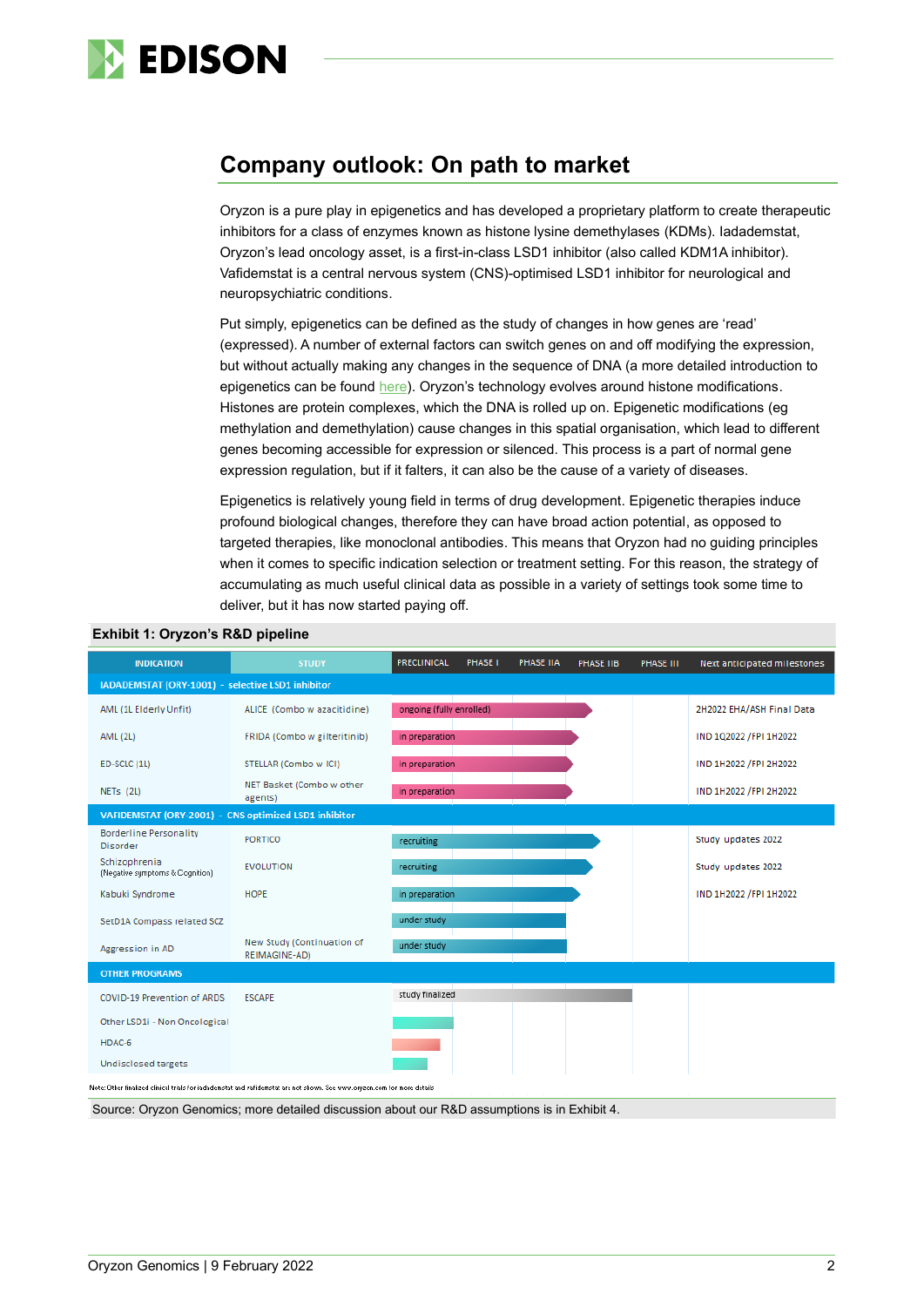

## **Iadademstat: Designing a path to market**

Oryzon is developing iadademstat for patients with AML and SCLC. The two original trials in these indications are the Phase IIa ALICE study in advanced AML (still ongoing, but because it is open label, Oryzon presents regular follow ups) and the Phase IIa CLEPSIDRA study in SCLC (now complete).

## **The Phase IIa ALICE trial: Final data next year**

The ALICE trial, which is investigating iadademstat in combination with azacitidine, is fully enrolled with a total of 36 patients. This is a single-arm, open-label study that enrolled newly diagnosed, elderly AML patients who were administered iadademstat in combination with standard of care chemotherapy drug azacitidine.

Besides **dose-finding** data and **safety/tolerability** evaluation (primary endpoints), the initial efficacy was evaluated using the secondary endpoints **overall response rate** (ORR), **time to response** (TTR) and **duration of response** (DOR).

The latest update was the interim data after 36 months of follow up, which was presented at the ASH 2021 congress in December 2021. Of the 27 evaluable patients, 21 (78%) achieved ORR (62% were complete remission/complete remission with incomplete hematologic recovery). For comparison, ORRs are c 30% in AML patients treated with azacitidine monotherapy. This was the sixth update from the ALICE trial and the maturing data have been very consistent so far (Exhibit 2): the ORR is being reported at c 80%, which is much higher than the historical response rates with classic chemotherapy (c 30%). Moreover, such rates compare well with BCL2 inhibitor venetoclax (AbbVie/Genentech), a novel approved drug for front-line AML treatment. Venetoclax plus azacitidine or decitabine achieved an ORR of 68% in a late-stage trial and the consensus estimate is for sales to reach \$1.4bn in AML alone by 2026 (EvaluatePharma).

Patients will be followed for an additional 12 months in the ALICE trial, so the final data from this trial are expected to be released at the ASH conference in **December 2022**.

|                                                     |            |                 | <b>Phase IIa ALICE trial</b><br>(iadademstat + azacytidine) |                 |                 |                 | <b>Venetoclax</b><br>+ azacitidine or<br>decitabine | <b>Azacitidine</b>  |
|-----------------------------------------------------|------------|-----------------|-------------------------------------------------------------|-----------------|-----------------|-----------------|-----------------------------------------------------|---------------------|
| Update/publication                                  | EHA 2019   | <b>ASH 2019</b> | <b>EHA 2020</b>                                             | <b>ASH 2020</b> | <b>EHA 2021</b> | <b>ASH 2021</b> | DiNardo et al. 2019                                 | Dombret et al. 2015 |
| Enrolment                                           | 17% (6/36) | 36% (13/36)     | 50% (18/36)                                                 | 50% (18/36)     | 75% (27/36)     | 100% (n=36)     |                                                     |                     |
| Evaluable patients                                  | 5 patients | 8 patients      | 13 patients                                                 | 13 patients     | 18 patients     | 27 patients     | 145 patients                                        | 241 patients        |
| ORR (CR, CRI, PR)                                   | 80% (4/5)  | 75% (6/8)       | 77% (10/13)                                                 | 85% (11/13)     | 83% (15/18)     | 78% (21/27)     | 68% (99/145)                                        | 31% (75/241)        |
| Course: Edison Investment Pessarsh, Onizon Canamies |            |                 |                                                             |                 |                 |                 |                                                     |                     |

#### **Exhibit 2: Evolution of Phase IIa ALICE trial efficacy data**

Source: Edison Investment Research, Oryzon Genomics

## **The Phase Ib/II FRIDA trial: Potential path to market**

### **Rationale**

Since the ALICE trial is open label, Oryzon has been able to learn from the data before waiting until the follow-up periods of all the patients have been completed. Encouraged by the observed efficacy signals, Oryzon introduced with its Q321 results report a new Phase Ib/II trial FRIDA, which will investigate iadademstat in patients with FLT3 mutated AML as a second-line treatment (relapsed/refractory AML). Iadademstat will be combined with Xospata (gilteritinib, FLT3 inhibitor, Astellas; 2020 sales of \$225m). Xospata is a relatively new drug [approved](https://www.fda.gov/news-events/press-announcements/fda-approves-treatment-adult-patients-who-have-relapsed-or-refractory-acute-myeloid-leukemia-aml) by the FDA in November 2018 as monotherapy for adults with FLT3-positive AML in a relapsed or refractory setting.

In preclinical studies Oryzon saw synergies between iadademstat and Xospata, which is the rationale for this trial. Also, Oryzon has an orphan drug designation granted for AML in the United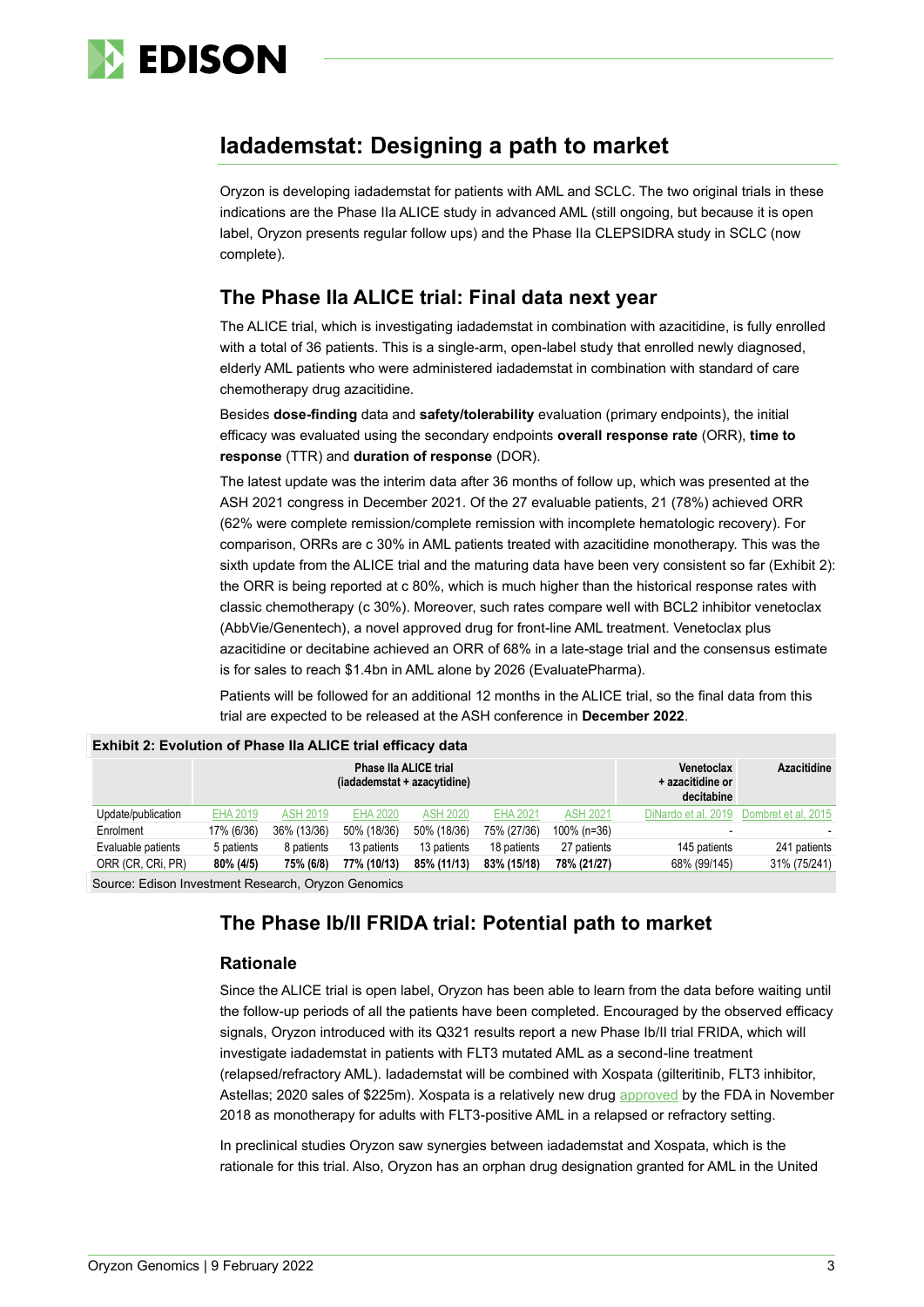

States and EU and believes that the FRIDA trial could provide sufficient data to register the drug (presuming a positive outcome). This strategy will also avoid direct competition with venetoclax.

Second-line AML is an underserved population, as 50% of AML patients relapse after first-line treatment. FLT3 is the most common mutation in AML (30%) and patients have an adverse prognosis. Second-line FLT3-mutated patients are now treated with gilteritinib, yet it remains a subpopulation with high medical need.

### **FRIDA trial design**

The FRIDA trial will be an open-label trial with all centres based in the United States and will enrol around 120 patients. It will consist of two parts: Phase Ib will evaluate safety/tolerability and the recommended dose for the Phase II part of the study, which will evaluate the efficacy (the trial protocol is not published yet).

Although there is no direct control arm in the FRIDA study, Oryzon expects that a matched control sample (Xospata monotherapy) will be sufficient as a comparator. Furthermore, the intervention sample is powered enough so that this trial could be used for an accelerated approval (if the data are positive). Oryzon plans to submit the Investigational New Drug application to the FDA and **start enrolling patients in H122**.

## **The Phase Ib/II STELLAR trial: Using insights from CLEPSIDRA**

Like the FRIDA trial, the Phase Ib/II STELLAR trial is a new addition to the R&D pipeline. Oryzon has designed this study using insights gained from the now completed Phase IIa CLEPSIDRA trial. As a reminder, Oryzon presented the final update from the CLEPSIDRA trial at the ESMO conference in September 2020 (our review of the data is [here\)](https://www.edisongroup.com/publication/final-update-from-phase-iia-clepsidra-trial/27838).

### **Learnings from the CLEPSIDRA trial**

CLEPSIDRA was an open-label, single-arm Phase IIa study of iadademstat in combination with platinum and etoposide chemotherapy (triple combination) in relapsed, extensive disease SCLC patients (14 patients enrolled; 10 were evaluable for efficacy), so this was a very advanced setting. The safety profile did not allow for this combination to proceed despite attempts to modify the dosing regimen. The side effects of this specific drug combination were haematological changes, which included decreased platelets, neutrophils and anaemia, in some cases serious. The investigators tried different dosing regimens; however, the conclusion was made that such combination therapy is not suitable in this setting. Notably, iadademstat monotherapy did not show any haematological toxicity, while etoposide and platinum (classical chemotherapy agents) have known haematological side effects.

On the positive side, the data showed efficacy rates that compared well with other therapies in this setting. The ORR of 40% (4/10 partial responses) compared well with the historical averages of SCLC second-line chemotherapy drug topotecan  $(15-24%)$  and lurbinectedin  $(35%)$ . SCLC is generally considered a non-immunogenic cancer, so reported ORRs to immune checkpoint inhibitors are also relatively low: 22% nivolumab plus ipilimumab and 19% pembrolizumab as monotherapy [\(Saleh, 2019\)](https://www.futuremedicine.com/doi/full/10.2217/imt-2019-0010). Furthermore, this efficacy rate was achieved at suboptimal doses of iadademstat (the dose was lowered after the side effects started to appear).

### **The new Phase Ib/II STELLAR trial design**

Oryzon indicated it would explore iadademstat combinations with non-haematotoxic agents in SCLC, which has now materialised in the form of the STELLAR trial. In preclinical studies Oryzon observed synergy between iadademstat and checkpoint inhibitors, which generally have better haematological safety profiles.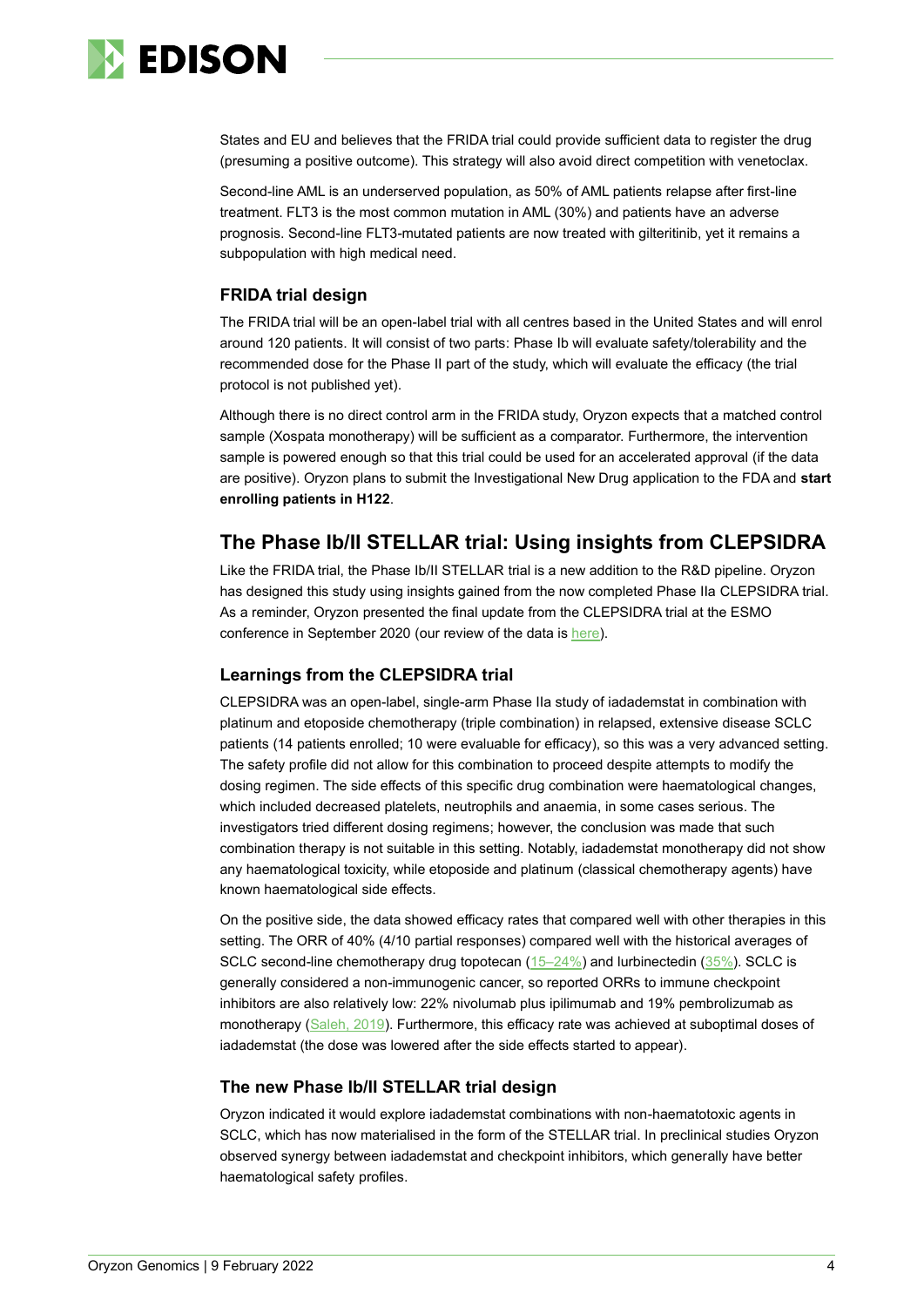

The STELLAR trial will investigate iadademstat as a first-line treatment in combination with a checkpoint inhibitor in patients with metastatic SCLC. The study will also be conducted in the United States and will aim to recruit 120 patients. The Phase Ib part will assess the safety/tolerability of the combination and the recommended dose for the Phase II part. The latter will be randomised and controlled with a checkpoint inhibitor (CPI)-only arm. The efficacy will be evaluated using a progression-free survival (PFS) endpoint which, if significant, Oryzon expects will allow for an application for accelerated approval in this setting.

Oryzon plans to submit the Investigational New Drug application to the FDA in H122 and **start enrolling patients in H222**. The study protocol has not been disclosed yet, so further details will be announced in due course.

SCLC is an aggressive form of lung cancer associated with very poor prognosis. It represents around 15% of all lung cancers and 60–70% of patients have extensive-stage disease at diagnosis. Despite intense R&D efforts to improve clinical outcomes, classical platinum/etoposide chemotherapy has remained the most effective regimen for first-line extensive disease SCLC for decades. It is only [recently](https://www.futuremedicine.com/doi/full/10.2217/imt-2019-0010) that checkpoint inhibitors have been proven to add clinical benefit.

## **Vafidemstat: Re-shaping the development pipeline**

## **BPD: The Phase IIb PORTICO trial up and running**

The Phase IIb [PORTICO](https://clinicaltrials.gov/ct2/show/NCT04932291?term=vafidemstat&draw=2&rank=1) trial is now enrolling patients in Europe and the United States. The goal is to enrol 156 subjects (n=78 in each arm) with diagnosed BPD. The patients are randomised to receive vafidemstat or placebo. There will be multiple primary and secondary endpoints, but the trial has two goals: to demonstrate reduction of aggression/agitation and overall BPD improvement. The PORTICO study has an adaptive design with a pre-defined interim analysis to adjust the sample size in case of excessive results variability or an unexpectedly high response in the placebo arm.

As a reminder, BPD as the lead indication for vafidemstat emerged from Oryzon's innovative basket type Phase IIa study REIMAGINE, which investigated vafidemstat in several neuropsychiatric conditions (attention deficit hyperactivity disorder (ADHD), BPD and autism spectrum disorder (ASD)). In those three different indications, vafidemstat not only significantly improved scores across several commonly used subscales that measure agitation and aggression, but also significantly improved the total scores of those same specific psychiatric scales (the results are discussed in detail in our [January 2020 report\)](https://www.edisongroup.com/publication/more-to-come-after-a-year-of-data-readouts/25977). Although the cohorts were relatively small, the consistent results across several scales and in three different indications were promising. Of the three indications investigated in this trial, Oryzon chose to prioritise BPD, which is relatively prevalent among adults (clinical trials that are easier to run when the population is large), but no specific treatments available.

The PORTICO study treatment period is 14 weeks, so the results should be obtained relatively quickly. Interim data are expected **potentially by the end of 2022**. The development strategy will depend on the data.

## **Rethinking vafidemstat for AD**

Oryzon has been exploring vafidemstat's potential in AD with two clinical studies now [completed.](https://www.oryzon.com/en/news-events/news/oryzon-presents-vafidemstat-12-month-clinical-data-its-phase-iia-clinical-trials)  The Phase IIa ETHERAL study in mild and moderate AD enrolled 140 patients, who were randomised to received treatment with vafidemstat or placebo for 12 months. In terms of treatment period and sample size, this was a fairly substantial study. Since it was a Phase IIa stage trial, safety and tolerability were the primary endpoints, which were met. The exploratory secondary endpoints included several biomarkers and clinical efficacy. Vafidemstat reduced pro-inflammatory biomarker YKL40 in cerebrospinal fluid (CSF). Other biomarkers in the CSF were unchanged and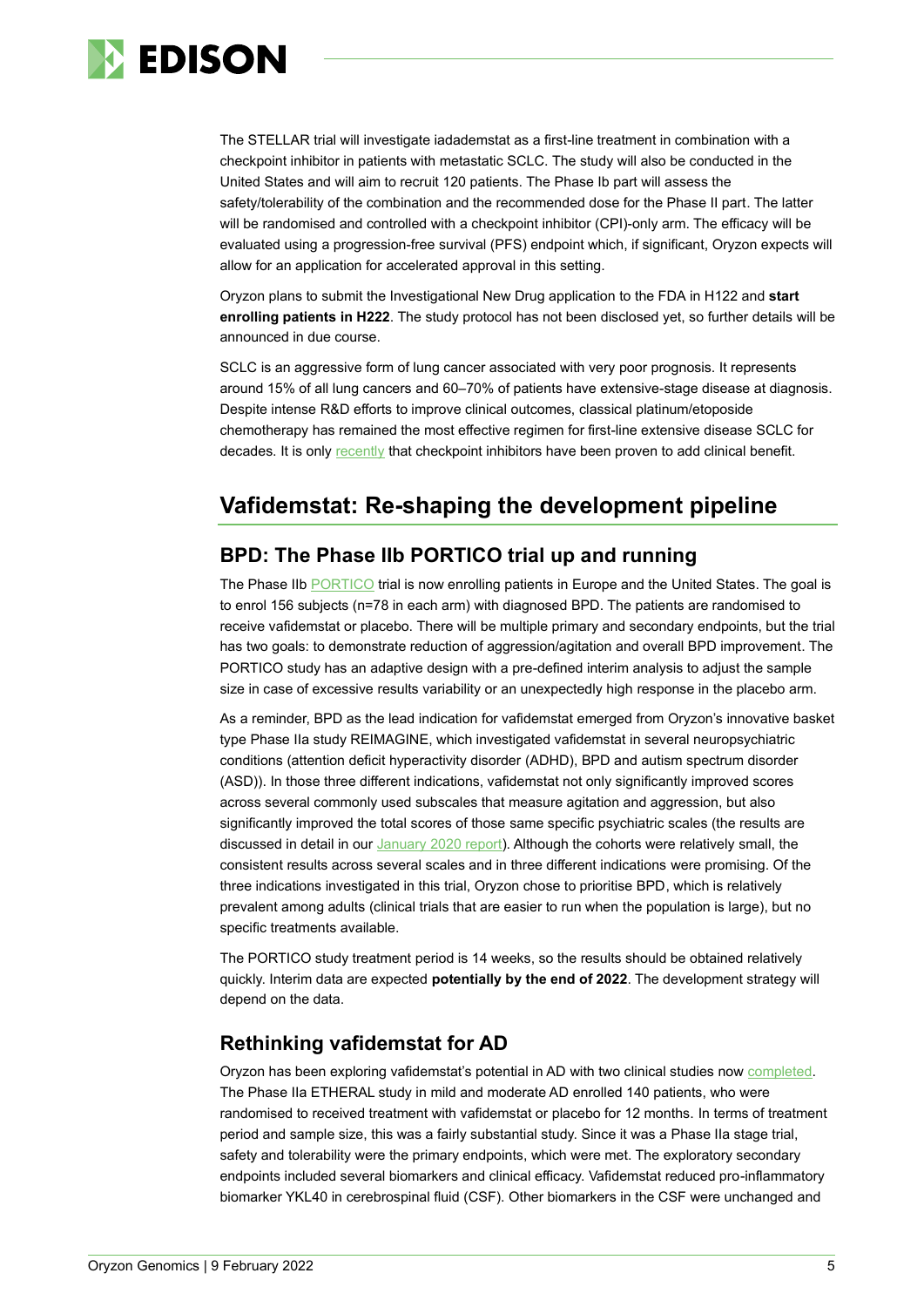

there were no significant differences in cognition among the patients receiving vafidemstat or placebo (measured by ADAS-Cog, one of the most commonly used cognition scales in AD).

The scope of the ETHERAL study was broad. It was designed to test even the disease modifying potential of vafidemstat, which is notoriously difficult. Since no effect was observed on cognition, Oryzon is now focusing on a specific setting in AD, which is aggression and agitation in moderately or severely ill patients. The basis for this comes from another trial, Phase IIa REIMAGINE-AD, that Oryzon had completed in parallel to the ETHERAL study. REIMAGINE-AD (like the basket trial REIMAGINE described above) showed that vafidemstat significantly reduced agitation and aggression after 12 months of treatment in these patients with a good safety and tolerability profile (there was even an anecdotal finding that the drug improved cognition in a subset of AD patients).

The idea that vafidemstat could be helpful in controlling aggression and agitation comes from [preclinical studies.](https://journals.plos.org/plosone/article?id=10.1371/journal.pone.0233468) Vafidemstat demonstrated an ability to reduce aggression, enhance sociability and reverse social withdrawal in animals. Both the REIMAGINE and REIMAGINE-AD studies were initiated while the ETHERAL study was still running. This again demonstrates Oryzon's strategy to explore as many settings as possible given the novel mechanism of action of vafidemstat. The data from the AD trials now point to symptomatic treatment of aggression and agitation in moderately or severely ill patients (although, as mentioned, there were anecdotal improvements in cognition in several patents in the REIMAGINE-AD trial, which presumably will be explored further). Oryzon has not yet communicated any plan for the next study in this setting.

### **Seismic developments in AD management**

The management of AD has seen significant changes in the past year. The FDA approved the firstever disease-modifying drug, Aduhelm, on 7 June 2021 (anti-Aβ antibody, aducanumab, Biogen). The final data set that supported the approval was rather controversial (one Phase III was considered successful, the second Phase III trial failed). This meant that although much needed, the launch of this drug was [troublesome:](https://endpts.com/the-very-slow-roll-of-biogens-aduhelm-neurologists-weigh-in-on-patients-practices-and-payments-amid-ongoing-media-storm/) several of the FDA advisory committee members resigned, Biogen had to voluntarily narrow the label, initial sales did not meet expectations, insurance reimbursement is still not clear and the EMA recommended that the European Commission reject Aduhelm. All this led Biogen to [cut the initial price tag of \\$56k in half.](https://endpts.com/biogen-slashes-aduhelm-price-in-half-foreshadows-significant-layoffs-as-sales-continue-to-stagnate/) In the latest turn of events the US Centers for Medicare & Medicaid Services offered Aduhelm cover only for patients in clinical trials, implying lack of supportive efficacy data. Although there is no readacross from Aduhelm's story from a technology perspective to Oryzon's vafidemstat and its positioning, we believe the controversial approval from the FDA is a strong indication that regulators are keen to make novel AD treatments (disease modifying, but also symptomatic) available as quickly as possible.

## **Multiple sclerosis: 'No go' decision after Phase II SATEEN trial**

The final data from the Phase II trial SATEEN, which investigated vafidemstat's ability to reduce the inflammation in multiple sclerosis (MS) patients was presented at the 37th Congress of the European Committee for Treatment and Research in Multiple Sclerosis (ECTRIMS-2021) on 13– 15 October 2021. This randomised, double-blind, placebo-controlled Phase II trial (n=18) aimed to evaluate the safety and tolerability of vafidemstat in relapse-remitting MS (RRMS) or secondary progressive MS (SPMS) patients. The [final results](https://www.oryzon.com/en/news-events/news/oryzon-presents-safety-and-efficacy-data-vafidemstat-phase-ii-sateen-trial) showed that:

- Long-term vafidemstat treatment was safe and well tolerated, with drug exposures up to two years; however, there were no statistically significant differences between groups in efficacy endpoints.
- In several patients treated, vafidemstat did show an improvement in one or more clinical endpoints. In addition, some anti-inflammatory activity was observed in most of the vafidemstat-treated patients compared to placebo, which indicates vafidemstat's activity.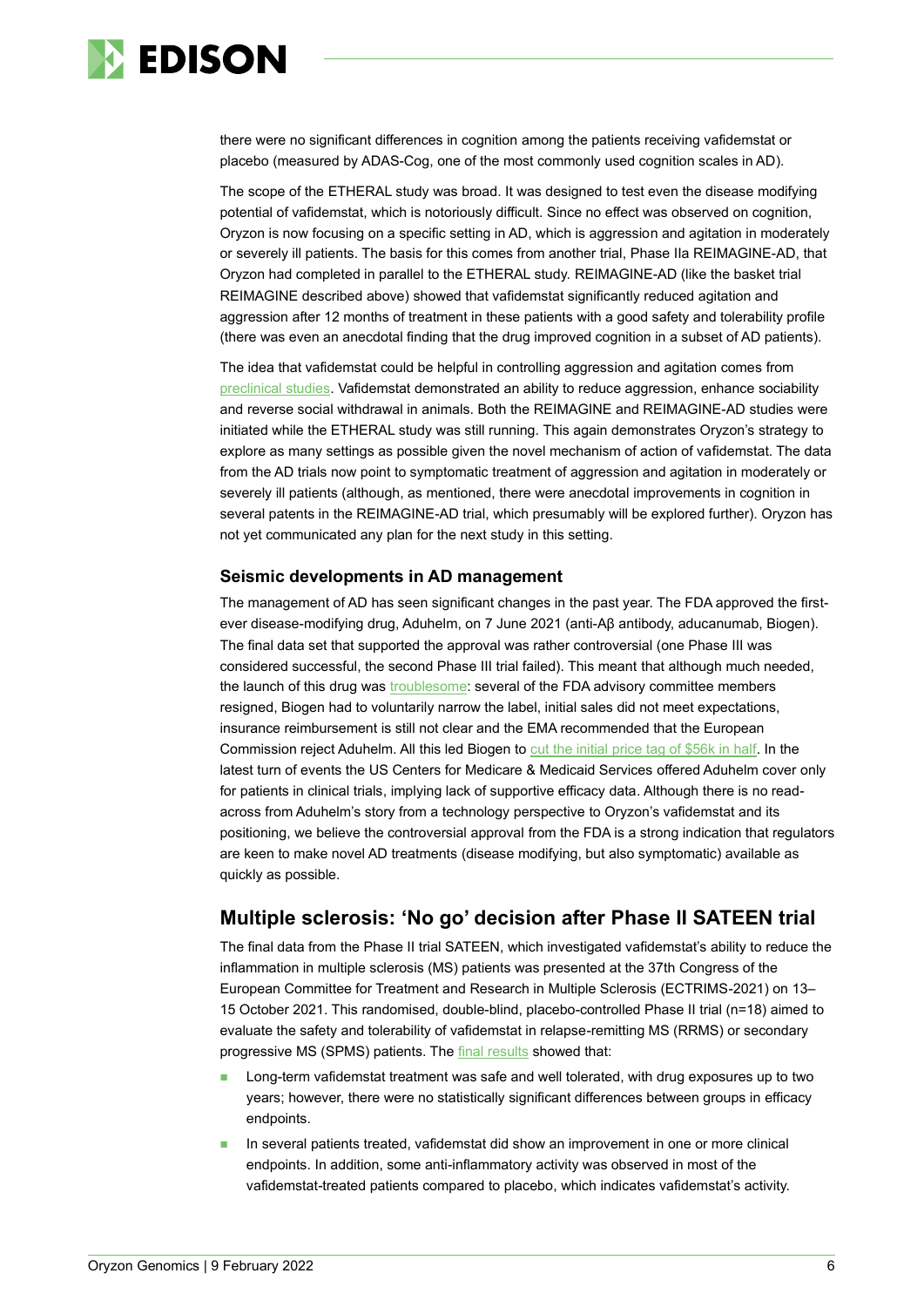

Oryzon pointed out that due to its small scale, the SATEEN trial was not powered to get definitive efficacy data. The observed clinical activity in the MS patients supports vafidemstat's potential to reduce the neuroinflammation component in MS. Neuroinflammation is a core feature in MS and also in other CNS conditions. However, when evaluating strategic opportunities, Oryzon has decided not to pursue MS further. Accordingly, we have removed this indication from our valuation model.

## **Other emerging opportunities for vafidemstat**

As mentioned above, Oryzon has been investigating vafidemstat in a variety of neurological and neuropsychiatric conditions. While BPD is now the lead indication, the company is working on several other indications as well. The two newest clinical trials are a **Phase IIb EVOLUTION study** in schizophrenia (recruiting patients) and a **Phase I/II HOPE study** in patients with Kabuki syndrome. The EVOLUTION study is partially funded with public funds and is running in Spain.

## **Schizophrenia: The Phase IIb EVOLUTION study**

The Phase IIb EVOLUTION trial is a double-blind, randomized, placebo-controlled, 24-week trial to evaluate the efficacy and safety of vafidemstat in adult schizophrenia patients, who are receiving antipsychotic therapy. The trial has two primary independent objectives:

- to assess the effect of vafidemstat on negative symptoms of schizophrenia, and
- to assess improvement on cognitive impairment associated with schizophrenia.

The patients (n = 100; 50:50 in both arms) will be treated for six months. The final number of patients needed to assess efficacy will be adjusted during an interim analysis. The scientific rationale for this study is based on vafidemstat's ability via LSD1 inhibition to reduce aggression, enhance sociability and mitigate social withdrawal, as demonstrated in several preclinical models and clinical trials discussed above.

### **Schizophrenia: Positive vs negative symptoms**

Schizophrenia is a chronic and severe mental disorder involving a breakdown in the relation between thought, emotion and behaviour, leading to faulty perception and the inability to function normally. Signs and symptoms can vary. Generally, symptoms are classified into three, sometimes four, categories:

- **Positive symptoms (psychosis)**. Classic examples include visual or auditory hallucinations.
- **Negative symptoms**. This term describes 'a lessening or absence of normal behaviours and functions related to motivation and interest' [\(Correll and Schooler, 2020\)](https://www.ncbi.nlm.nih.gov/pmc/articles/PMC7041437/). Symptoms include reduced expression of emotion, social withdrawal and lack of interest in everyday activities, accompanied by irrational thoughts.
- **Cognitive symptoms**, such as trouble focusing and problems with working memory.
- A fourth category sometimes is also described as **mood symptoms**.

Antipsychotic medications (also known as neuroleptic medications) diminish the positive symptoms of schizophrenia and prevent relapses. However, there are no approved drugs aimed at negative symptoms. Approximately 80% of patients relapse within one year if antipsychotic medications are stopped, whereas only 20% relapse if treated. So the treatment of positive symptoms is fairly effective. The choice of which drug to use for treatment of a patient depends on many issues, but there is no broad consensus on specific treatment protocols. The current treatment approach is largely trial and error across different medication choices. Negative symptoms generally do not respond well to currently available antipsychotic treatment. For obvious reasons negative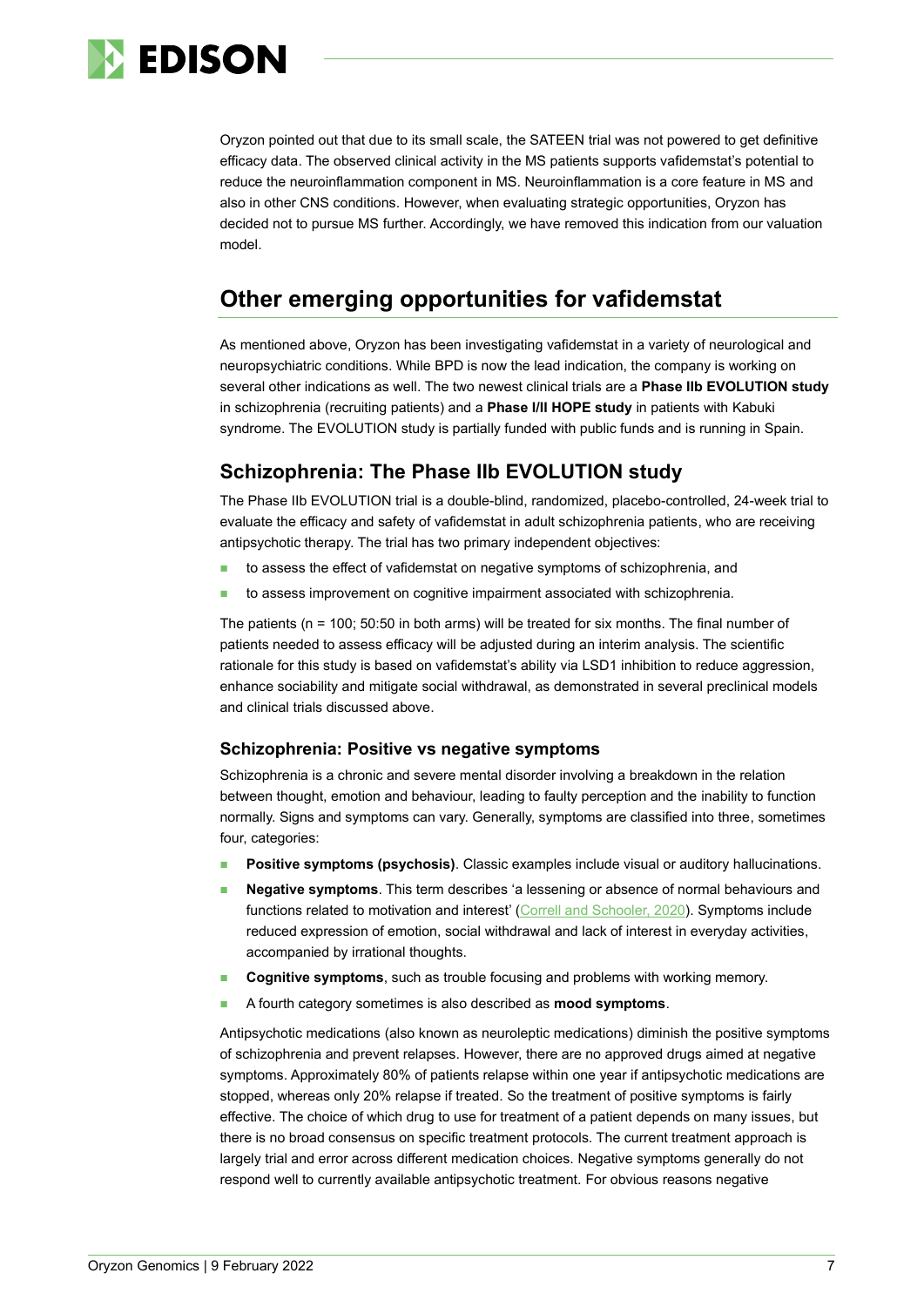

symptoms are generally not the reason that patients seek clinical care, yet they constitute an unmet medical need in schizophrenia, therefore new and effective treatments are urgently needed (Correll and Schooler, 2020). Currently there are no drugs approved by the FDA for the treatment of negative symptoms [\(Aleman et al, 2017\)](https://pubmed.ncbi.nlm.nih.gov/27293137/).

The lifetime prevalence of schizophrenia has generally been estimated to be [approximately 1%](https://www.ncbi.nlm.nih.gov/pmc/articles/PMC1140960/) worldwide. Negative symptoms are common with up to 60% of patients having clinically relevant negative symptoms that require treatment [\(Correll and Schooler, 2020\)](https://www.ncbi.nlm.nih.gov/pmc/articles/PMC7041437/). Negative symptoms can occur at any point in the course of illness, although they are described as the most common first symptom of schizophrenia before the first psychotic episode.

### **The schizophrenia market: Sidestepping the competition**

The current mainstay of the treatment is antipsychotic drugs. So-called typical antipsychotics were developed in the 1950s and examples include haloperidol, chlorpromazine and fluphenazine. Atypical antipsychotics include a newer generation of drugs developed in the 1990s and examples include aripiprazole (Abilify, Bristol Myers Squibb), olanzapine (Zyprexa, Lilly) and quetiapine (Seroquel, AstraZeneca). According to EvaluatePharma, the global antipsychotic drug market was worth \$10.2bn in 2020 and is forecast to grow at a 6.2% CAGR over 2020–26. It is a highly fragmented market and most of the drugs used widely to treat the anti-psychotic symptoms of schizophrenia are out of market exclusivity, with generics widely available. From this perspective, Oryzon's focus on negative symptom improvement would entirely sidestep the crowded neuroleptic market.

## **COVID-19: Phase II ESCAPE study**

Like many biotechs that have assets that could prove beneficial in managing the COVID-19 pandemic, Oryzon opportunistically launched a Phase II ESCAPE study that investigated vafidemstat's efficacy in seriously ill patients with COVID-19. Preliminary data were presented at the 31st European Congress of Clinical Microbiology and Infectious Diseases (ECCMID-2021, July 2021). ESCAPE was an open-label, randomized Phase II trial (n=60) aimed to evaluate the efficacy and tolerability of vafidemstat in combination with standard treatment used in hospitals to prevent progression to acute respiratory distress syndrome, a potentially life-threatening complication. Vafidemstat was safe and well tolerated in severe COVID-19 patients. Vafidemstat reduced the exacerbated activation of CD4+ T cells and reduced the release of key inflammatory cytokines. However, there were no significant differences in the number of deaths between the two arms of the study and the patients in both arms of the study recovered quickly.

The lack of clinical effect could be partially explained by the fact that COVID-19 in-hospital management has been rapidly changing with new drugs being approved and quickly becoming standard of care. So, the management of COVID-19 patients significantly has improved since the start of the pandemic, which is a significant confounding factor in all COVID-19 studies.

The rationale for this study is vafidemstat's well documented ability to reduce inflammation. Although the findings from this study support this effect, due to lack of clear clinical benefit we believe that Oryzon is unlikely to pursue this indication alone. Infectious diseases were never the focus for the company. There is a potential for some form of collaboration with other interested players in the area, but so far no news has been released in this regard.

## **Monogenic neurological diseases**

One of the more recent initiatives by Oryzon is to investigate vafidemstat in so-called monogenic diseases. Monogenic diseases result from modifications to a single gene. Many different forms of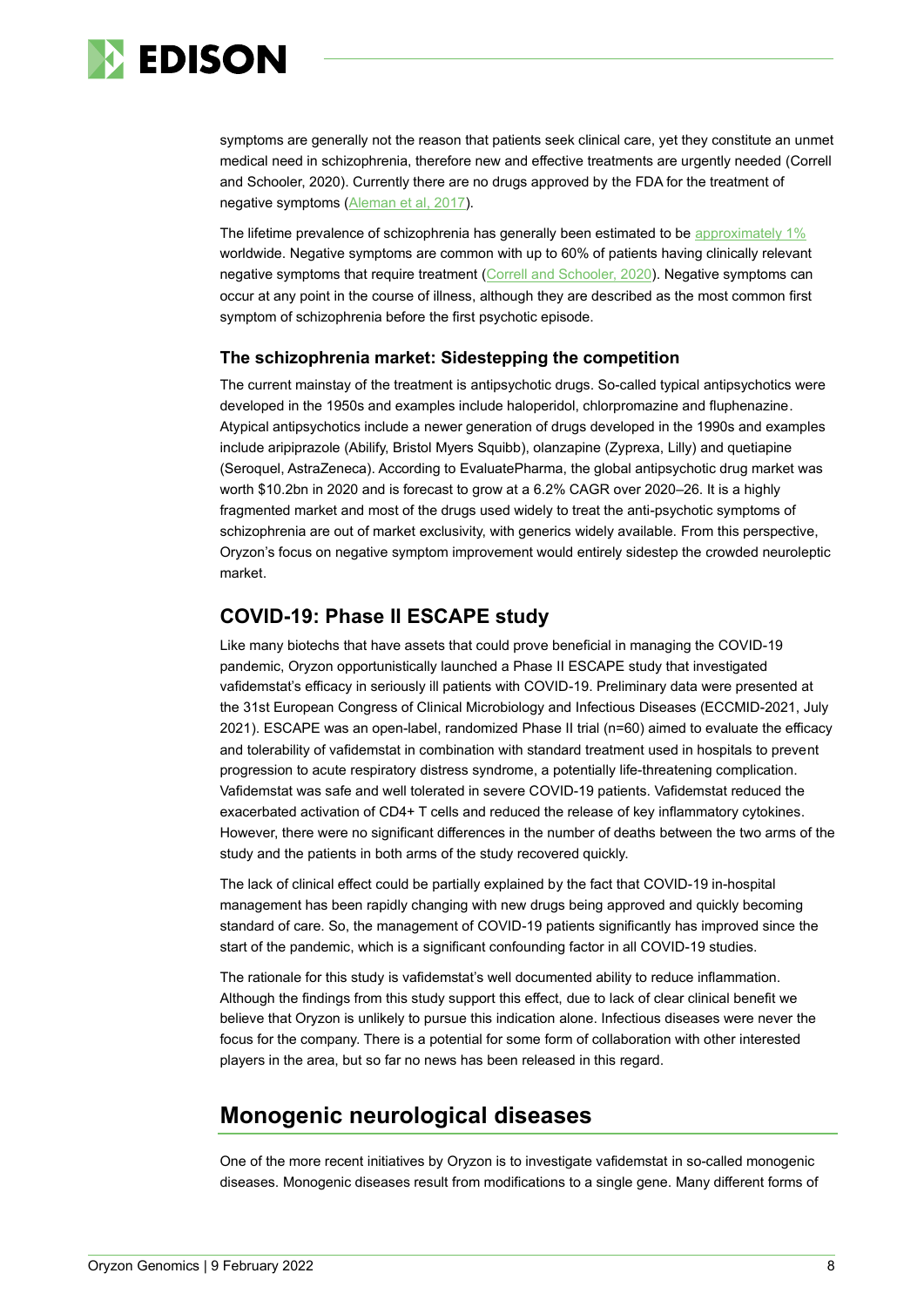

brain impairment are associated with monogenic neurological disorders, such as fragile X syndrome, Huntington's disease, monogenic autism or some forms of Parkinson's disease. Up until now, Oryzon investigated vafidemstat in CNS indications that could be described as multifactorial, that is there are no known or clear single cause for BPD, AD or autism. With this new initiative, Oryzon's management has been exploring whether there is potential to use vafidemstat in diseases with a known single gene mutation (a precision medicine approach).

Oryzon identified Kabuki syndrome as the first suitable condition. The rationale comes from preclinical studies and third-party data [\(Zhang et al, 2021\)](https://www.sciencedirect.com/science/article/pii/S2329050121000267), which show that excessive LSD1 activity may be a key cause. This is a rare form of intellectual disability primarily caused by loss of function mutations in lysine-specific methyltransferase 2D (mutated KMT2D; causes Kabuki syndrome in c 70% of cases). KMT2D normally adds methyl to histones. Since lysine-specific demethylase 1A (LSD1, which is also known as KDM1A) normally removes the methyl groups added by KMT2D, the hypothesis is that inhibition of KDM1A demethylase (or LSD1) activity with vafidemstat (LSD1 inhibitor) may ameliorate the defects stemming from KMT2D mutation. Such effect was proven in animal models (third-party data) and now Oryzon is preparing a clinical trial.

## **The Phase I/II HOPE study**

The Phase I/II HOPE study will be a randomized, double-blind, placebo-controlled trial to investigate vafidemstat's safety and potential to improve the symptoms of Kabuki syndrome. The trial plans to enrol 50–60 patients and will be performed in children older than 12 years and in young adults. Oryzon expects to start enrolling patients in H122 in several hospitals and sites in the United States and eventually in Europe. The trial protocol has not been published yet, but Oryzon indicated that it is designed so that if a clinical benefit is established, the data could serve as the basis for accelerated approval. So although this is the latest initiative in Oryzon's portfolio, the path to market could be quick if the data are positive.

## **Kabuki syndrome and orphan drug strategy**

Kabuki syndrome is a rare disorder that affects multiple systems, including neuro, immune, auditory, and cardiac systems. It is characterised by distinctive facial features, growth retardation and mild to moderate intellectual disability. Life expectancy is not shortened in most cases of Kabuki syndrome. The syndrome was named because of the facial resemblance of affected individuals to stage makeup used in kabuki, a Japanese traditional theatrical form. This condition occurs in approximately one in 32,000 new-borns, so it is a rare disease. There is no specific treatment for Kabuki syndrome; only symptoms are managed.

The HOPE study marks Oryzon's first attempt to develop therapeutics for rare conditions. Orphan drug development strategy is somewhat less standardised than for large indications. The R&D strategy in rare diseases can involve just one trial in less than 200 patients (presuming pharmacokinetic (PK), pharmacodynamic (PD) and safety data are already present), which would be sufficient to register the drug if clinical effect is proven. The commercial strategy differs as well due to the fact that the patient population is small and spread widely. Typically, rare disease patients are connected with their respective patient associations, which tend to be significant advocacy players when it comes to new drug development (in [September 2021,](https://www.oryzon.com/en/news-events/news/oryzon-announces-1-million-grant-kabuki-syndrome-philanthropists-support-precision) Oryzon received a \$1m grant from a donor who is on the board of the Kabuki Syndrome Foundation). Another distinctive aspect of orphan drug strategy is pricing. Since the target population is small, the economic incentive to develop drugs has always been dampened. However, in recent years orphan drugs have achieved prices well above \$100k per year per patient, which has boosted interest in orphan drug development.

Oryzon is also working with various institutions in order to identify other subsets of patients suitable for its precision medicine approach: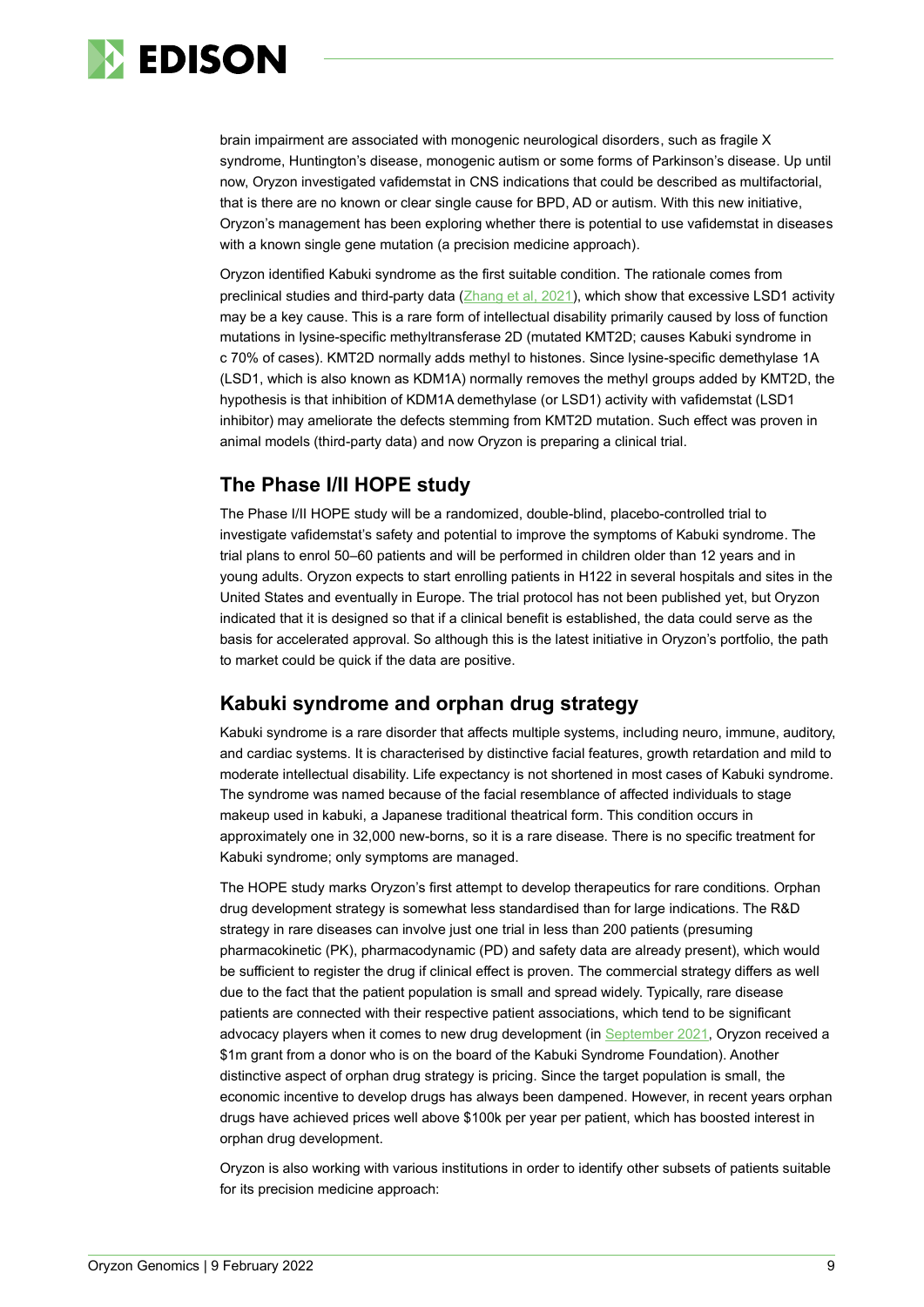

- In autism with researchers at the Seaver Center for Autism Research and Treatment at the Icahn School of Medicine at Mount Sinai Hospital in New York and the Institute of Medical and Molecular Genetics (INGEMM) at Hospital Universitario La Paz of Madrid.
- In schizophrenia with researchers from Columbia University in New York.

The goal of these collaborations is to characterise patients with specific mutations, which could then lead to clinical trials with vafidemstat.

## **Sensitivities**

Oryzon is subject to the usual risks associated with drug development, including establishing a favourable safety/efficacy profile, clinical development delays or failures, regulatory risks, competitor successes, partnering setbacks, and financing and commercial risks. The outcomes from the ALICE and CLEPSIDRA trials are known, so, in our view, the near-term sensitivities are spread across the key new trials (FRIDA, STELLAR, PORTICO, EVOLUTION and HOPE). Our valuation implies the iadademstat trials (FRIDA and STELLAR) carry more value given they have potential to generate data sufficient for registration.

Our risk-adjusted net present valuation (rNPV) is based on a number of assumptions. However, future pricing and market dynamics are hard to predict, especially if competitors are successful. Future financing needs will depend on the scale of operations with preclinical candidates, progress with vafidemstat and iadademstat and any potential revenues from partnerships.

## **Valuation**

Our updated valuation is €739m, or €13.9 per share, vs €591m, or €11.1 per share previously. Given the progress Oryzon has made over the last year, the updated strategy for iadademstat (potentially registrational trials) and the initiation of new trials in new indications, we have extensively revised our rNPV model and R&D assumptions. Exhibit 4 provides a detailed description of the assumptions we have used in our rNPV model. Key changes from our previously published model include:

- **Iadademstat for AML**. This has a new and a smaller target patient population than we previously assumed, but with a higher price tag. We increased the success probability to 30% based on the ALICE trial data and the fact that the new FRIDA trial could allow for an application for approval. The peak sales decreased to \$510m from \$927m, but the success probability is improved from 15% to 30%. Therefore, the rNPV of this project is higher compared to that previously published.
- **Iadademstat for SCLC**. We have increased the price tag (in line with pricing in the AML project), but decreased the market penetration rate. We also increased the success probability from 8% to 25% based on the CLEPSIDRA trial data and the fact that the new STELLAR trial could allow for an application for approval. The rNPV of this project per share is higher than previously published.
- **Vafidemstat for BPD**. We have kept most of the assumptions for this project unchanged, as Oryzon is making progress in this indication largely in line with our expectations.
- **Vafidemstat in schizophrenia (negative symptoms)**. This is a new project and we have valued it based on assumptions summarised in Exhibit 4.
- ◼ **Vafidemstat for aggression management in AD**. We previously modelled vafidemstat's disease-modifying potential in AD. Given the latest clinical data and Oryzon's focus on developing vafidemstat for aggression management, we have revised all assumptions for this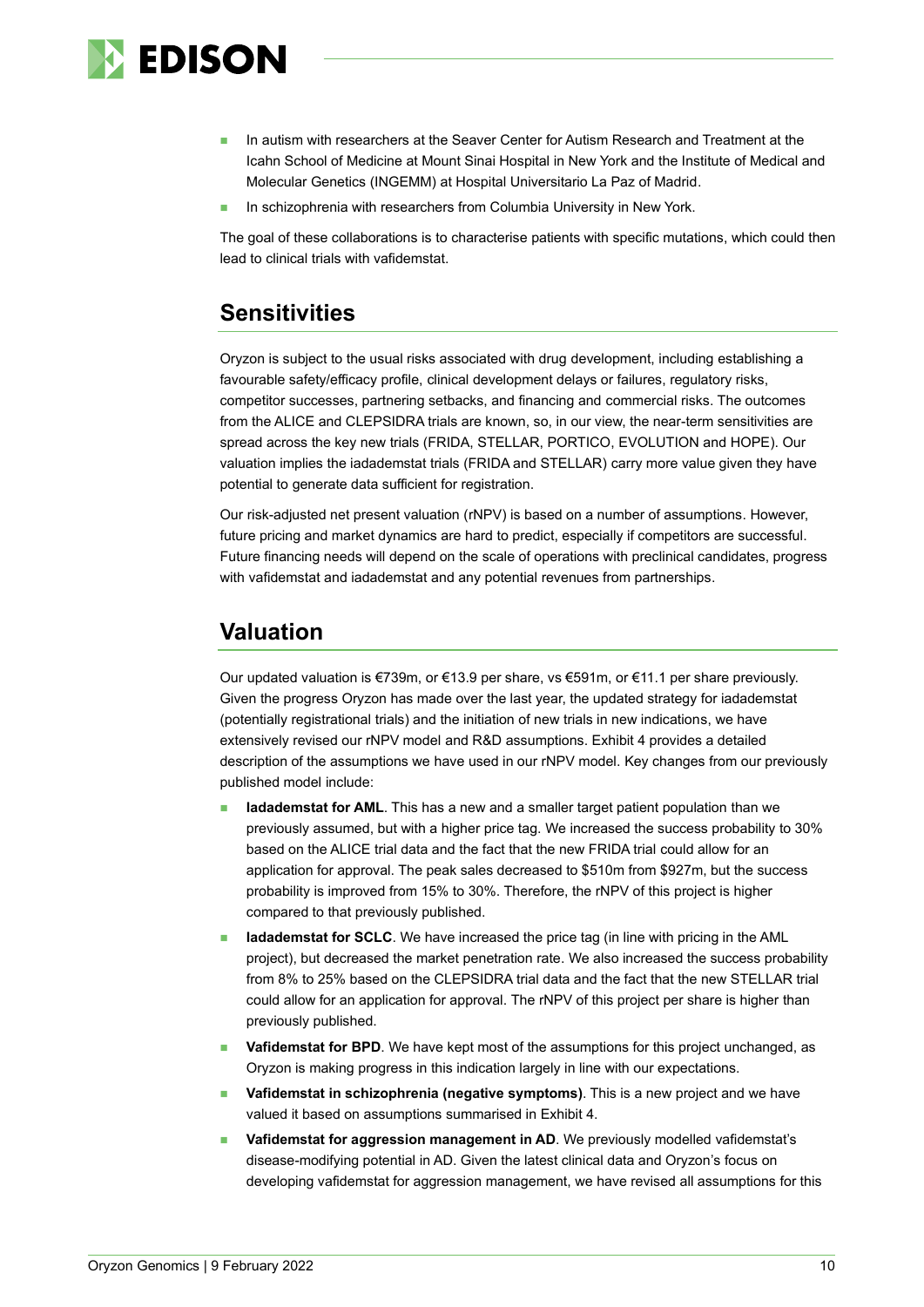

project, as summarised in Exhibit 4. This has led to a smaller target patient population and lower pricing. Therefore, the peak sales are lower. We keep the success probability unchanged at 15% for the time being.

We have removed **vafidemstat for MS** from our sum-of-the-parts (SOTP) valuation.

Currently we do not include vafidemstat for Kabuki syndrome in our valuation. This project is the most recent initiative and the first attempt to investigate vafidemstat's potential in monogenic diseases. These are rare conditions, so the R&D and commercial strategy is somewhat different from Oryzon's other projects targeting larger indications. We will reassess this opportunity on an ongoing basis.

| <b>Exhibit 3: Oryzon NPV valuation</b> |                                   |        |                             |               |                               |                     |                                 |
|----------------------------------------|-----------------------------------|--------|-----------------------------|---------------|-------------------------------|---------------------|---------------------------------|
| <b>Product</b>                         | Indication                        | Launch | Peak sales<br>$(US\$ fm $)$ | Value<br>(€m) | Probability of<br>success (%) | <b>rNPV</b><br>(€m) | NPV/share<br>$(E/\text{share})$ |
| ladademstat                            | 2L AML                            | 2026   | 510                         | 652.6         | 30%                           | 190.5               | 3.6                             |
| ladademstat                            | 1L extensive disease SCLC         | 2026   | 750                         | 691.7         | 25%                           | 167.3               | 3.2                             |
| Vafidemstat                            | <b>BPD</b>                        | 2027   | 1.660                       | 1.084.4       | 20%                           | 208.0               | 3.9                             |
| Vafidemstat                            | Schizophrenia (negative symptoms) | 2027   | 720                         | 544.0         | 15%                           | 74.3                | 1.4                             |
| Vafidemstat                            | Aggression in AD                  | 2028   | 940                         | 581.8         | 15%                           | 83.1                | 1.6                             |
| Net cash (last reported)               |                                   |        |                             | 16.1          | 100%                          | 16.1                | 0.3                             |
| Valuation                              |                                   |        |                             | 3.570.6       |                               | 739.3               | 13.9                            |

Source: Edison Investment Research. Note: AML: acute myeloid leukaemia; SCLC: small cell lung cancer; AD: Alzheimer's disease; BPD: borderline personality disorder. €:US\$1.13

#### **Exhibit 4: Assumptions for Oryzon's asset valuation**

| $\blacksquare$ 2L AML<br><b>Target population.</b> AML incidence is c 20k in the US and 24k in Europe <sup>*</sup> (extrapolated), 30% FLT3 mutated, 50%<br>ladademstat<br>relapse rate. Total calculated addressable population is 6,700. We assume market penetration of 50%.<br>R&D costs and timelines. $\epsilon$ 15m in R&D costs until launch in 2026. Peak sales reached in 6 years.<br><b>Pricing.</b> \$150k per patient per year, 50% discount in Europe applied (Xospata list price is up to \$214k per patient).<br>COGS margin of 1% (small molecule), S&M cost margin of 30% (smaller patient population targeted marketing).<br>■ 1L extensive<br>Target population. Lung cancer incidence is 236k in the US and 284k in Europe* (extrapolated). SCLC accounts<br>for c 15% of all lung cancer cases. 70% of patients have extensive disease on diagnosis. Total calculated<br>disease SCLC<br>addressable population is 55k. We assume market penetration of 10%.<br>R&D costs and timelines. $\epsilon$ 15m in R&D costs until launch in 2026. Peak sales reached in 6 years.<br>Pricing. \$150k per patient per year, 50% discount in Europe applied.<br>COGS margin of 1% (small molecule), S&M cost margin of 50% (larger patient population).<br>Target population. Reported BPD prevalence is 1% in the western markets. Around 50% receive diagnosis and<br>Vafidemstat<br>$\blacksquare$ BPD<br>$\Box$<br>50% receive treatment. This leads to a total of 1.5 million accessible patients. We assume market penetration of |
|-----------------------------------------------------------------------------------------------------------------------------------------------------------------------------------------------------------------------------------------------------------------------------------------------------------------------------------------------------------------------------------------------------------------------------------------------------------------------------------------------------------------------------------------------------------------------------------------------------------------------------------------------------------------------------------------------------------------------------------------------------------------------------------------------------------------------------------------------------------------------------------------------------------------------------------------------------------------------------------------------------------------------------------------------------------------------------------------------------------------------------------------------------------------------------------------------------------------------------------------------------------------------------------------------------------------------------------------------------------------------------------------------------------------------------------------------------------------------------------------------------------------------------------------------------|
|                                                                                                                                                                                                                                                                                                                                                                                                                                                                                                                                                                                                                                                                                                                                                                                                                                                                                                                                                                                                                                                                                                                                                                                                                                                                                                                                                                                                                                                                                                                                                     |
|                                                                                                                                                                                                                                                                                                                                                                                                                                                                                                                                                                                                                                                                                                                                                                                                                                                                                                                                                                                                                                                                                                                                                                                                                                                                                                                                                                                                                                                                                                                                                     |
| 10%.<br><b>R&amp;D costs and timelines.</b> $\epsilon$ 20m in total to finish the PORTICO trial and then Phase III trial. Launch in 2027. Peak<br>sales reached in 6 years.<br>Pricing. \$15k per patient per year (50% discount applied in Europe). A premium to generic antidepressants, which<br>cost from several hundred US dollars to \$2,000-3,000, depending on the brand; but at a discount to branded<br>neuroleptics, ie drugs for positive schizophrenia symptoms that achieve prices of \$20k+ per patient per year (eq<br>Invega Trinza, Abilify). If vafidemstat shows overall improvement in BPD and not just aggression control, the price<br>tag could be closer to that of neuroleptic drugs, in our view.<br>■ COGS margin of 1% (small molecule), S&M cost margin of 50% (larger patient population).                                                                                                                                                                                                                                                                                                                                                                                                                                                                                                                                                                                                                                                                                                                          |
| Target population. According to the WHO, schizophrenia affects approximately one in 222 adults (0.45%).<br>Schizophrenia<br>$\Box$<br>Negative symptoms are common with up to 60% of patients requiring treatment. We assume 25% will seek or<br>negative symptoms<br>comply with treatment. This leads to a total of 375k accessible patients. We assume market penetration of 10%.<br>■ R&D costs and timelines. €20m in total to finish the EVOLUTION trial and then Phase III trial. Launch in 2028.<br>Peak sales reached in 6 years.<br><b>Pricing.</b> \$25k per patient per year (50% discount applied in Europe). In line with branded neuroleptics, ie drugs for<br>positive schizophrenia symptoms that achieve prices of \$20k+ per patient per year (eg, Invega Trinza, Abilify).<br>■ COGS margin of 1% (small molecule), S&M cost margin of 50% (larger patient population).                                                                                                                                                                                                                                                                                                                                                                                                                                                                                                                                                                                                                                                         |
| Target population. Around 6.2m people currently are affected in US. Around 28% of individuals with AD are<br>Aggression in AD<br>П<br>reported to exhibit aggressive behaviours. We assume around 50% of those will seek specific treatment. This<br>leads to a total calculated addressable population of 1.9m patients. We assume market penetration of 5%.<br>R&D costs and timelines. Currently further R&D plans are not announced yet. We assume Phase III trial to start<br>sometime over the next two years. €15m will be spent in R&D costs before launch in 2028.<br><b>Pricing.</b> \$10k per patient per year (30% discount applied in Europe).<br>■ COGS margin of 1% (small molecule), S&M cost margin of 50% (larger patient population).<br>Source: Edison Investment Research. Note: *Target countries used in the model are the US, and top 15 European countries (EU4 +                                                                                                                                                                                                                                                                                                                                                                                                                                                                                                                                                                                                                                                          |

the UK, Ireland, Netherlands, Belgium, Luxembourg, Denmark, Finland, Norway, Sweden, Austria and Switzerland).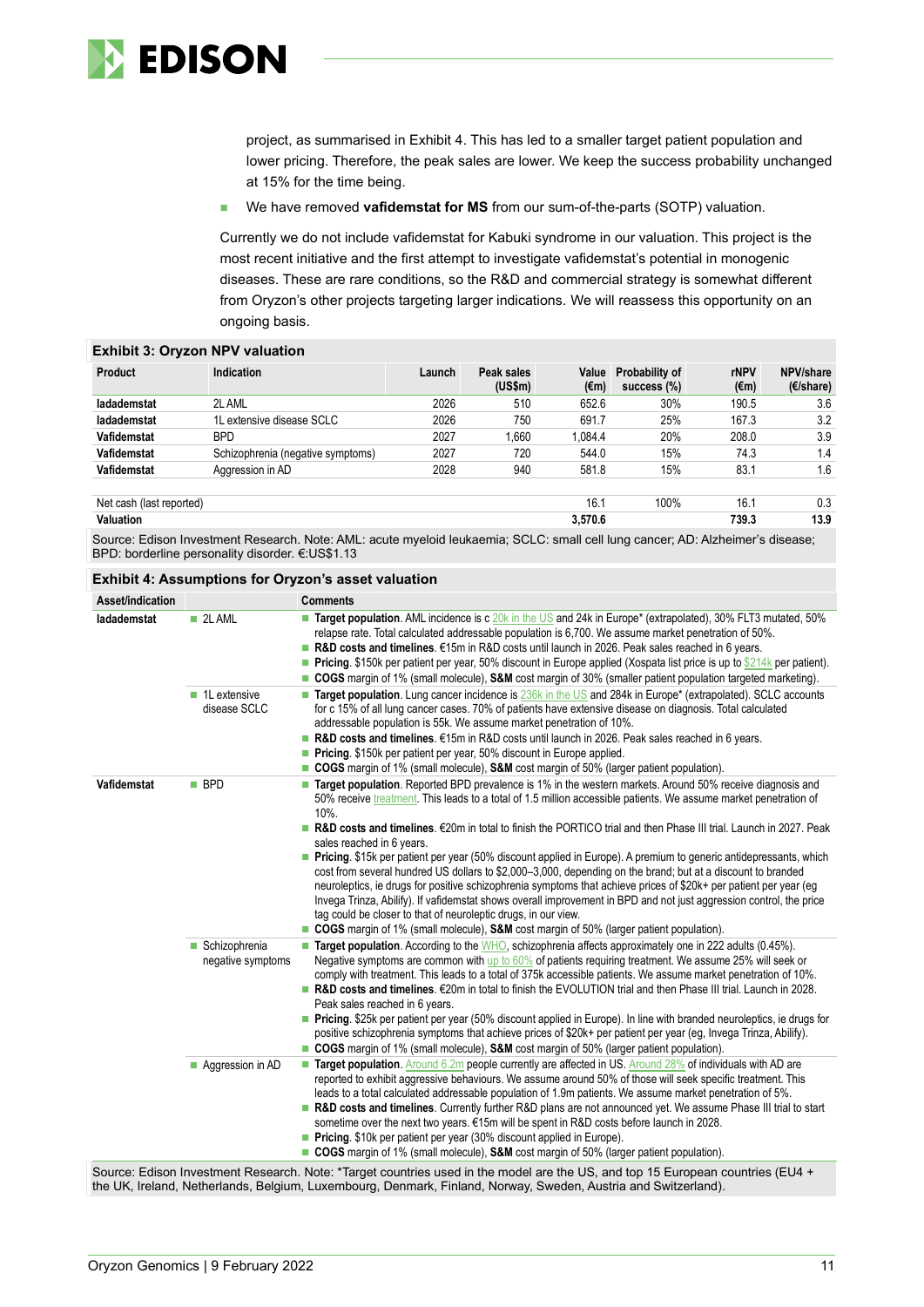

## **Financials**

Oryzon's total operational spending in the first nine months of 2021 (9M21) was €12.6m (\$14.6m), which as expected was somewhat higher than the €10.5m (\$12.3m) booked in 9M20 due to a more intensive R&D programme. Oryzon booked €7.7m (\$8.9m) as other income, which represents capitalised R&D costs (Oryzon follows local GAAP). After finetuning our estimates, our operating loss forecasts now are €6.9m and €6.1m in 2021 and 2022, respectively. The reported Q321 cash position was €31.0m (cash and short-term investments; net cash €16.1m). Our model suggests the current cash position should be sufficient until 2023 (funding gap is €2.8m in 2023 according to our estimates). Our expected R&D costs until the respective launch dates in each project are in Exhibit 4.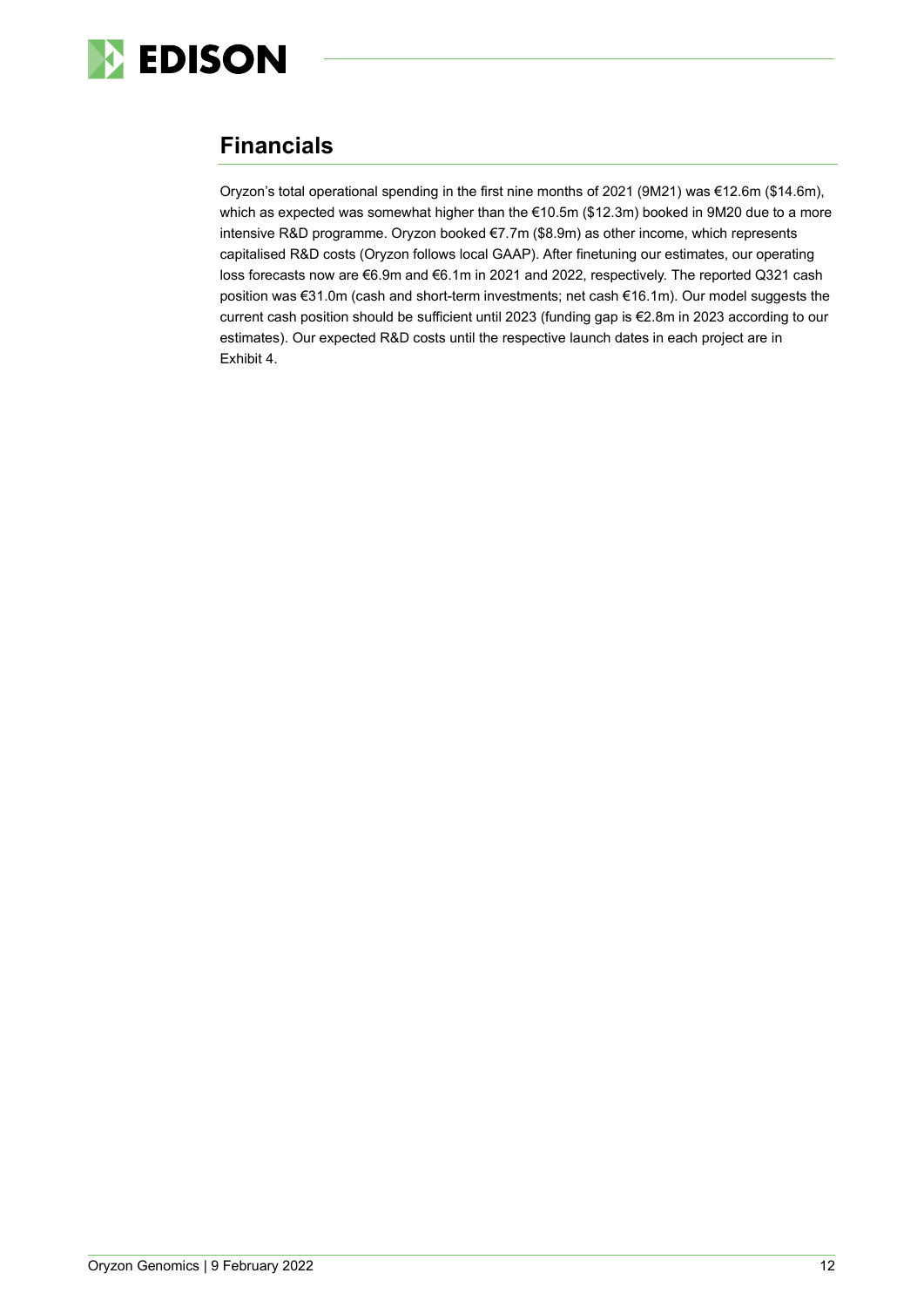

#### **Exhibit 5: Financial summary**

| Year end 31 December<br>Spanish GAAP<br>Spanish GAAP<br>Spanish GAAP<br>Spanish GAAP<br>Spanish GAAP<br><b>PROFIT &amp; LOSS</b><br>9,521<br>9,857<br>6,781<br>10,278<br>9,857<br>Revenue<br><b>Cost of Sales</b><br>0<br>0<br>0<br>0<br>6,781<br>10,278<br>9,521<br>9,857<br>9,857<br>Gross Profit<br>(7, 412)<br>(11, 322)<br>(11, 075)<br>(12, 735)<br>(11, 905)<br>Research and development<br>(2,766)<br>(3,679)<br>(4, 148)<br>(6,788)<br><b>EBITDA</b><br>(5,957)<br>(2,905)<br>(3,820)<br>(4, 293)<br>(6,936)<br>Operating Profit (before amort. and except.)<br>(6, 106)<br>(9)<br>Intangible Amortisation<br>(7)<br>0<br>0<br>0<br>0<br>(4)<br>(11)<br>0<br>Exceptionals<br>0<br>Other<br>0<br>0<br>$\mathbf{0}$<br>0<br>0<br>(2,916)<br>(3,839)<br>(4,293)<br>(6,936)<br>(6, 106)<br><b>Operating Profit</b><br>0<br>0<br>0<br>Exceptionals<br>0<br>0<br>$\mathbf{0}$<br>Net Interest<br>(796)<br>(737)<br>(471)<br>$\mathbf{0}$<br>(3,701)<br>(4, 557)<br>(4,765)<br>(6,936)<br>(6, 106)<br>Profit Before Tax (norm)<br>(3,712)<br>(4, 576)<br>(4, 765)<br>(6,936)<br>(6, 106)<br>Profit Before Tax (reported)<br>2,535<br>892<br>1,379<br>3,025<br>1,508<br>Tax<br>(3, 386)<br>Profit After Tax (norm)<br>(1, 166)<br>(3,666)<br>(3,911)<br>(4, 598)<br>Profit After Tax (reported)<br>(3,386)<br>(1, 177)<br>(3,685)<br>(3,911)<br>(4,598)<br>41.6<br>49.2<br>34.6<br>53.1<br>53.1<br>Average Number of Shares Outstanding (m)<br>(0.03)<br>(0.07)<br>EPS - normalised $(E)$<br>(0.09)<br>(0.07)<br>(0.09)<br>EPS - reported $(\epsilon)$<br>(0.03)<br>(0.09)<br>(0.07)<br>(0.07)<br>(0.09)<br>Dividend per share $(\epsilon)$<br>0.0<br>0.0<br>0.0<br>0.0<br>0.0<br>100.0<br>100.0<br>100.0<br>100.0<br>100.0<br>Gross Margin (%)<br>EBITDA Margin (%)<br>N/A<br>N/A<br>N/A<br>N/A<br>N/A<br>N/A<br>N/A<br>N/A<br>N/A<br>N/A<br>Operating Margin (before GW and except.) (%)<br><b>BALANCE SHEET</b><br>31,786<br>42,357<br>51,729<br>61,592<br><b>Fixed Assets</b><br>71,453<br>29,330<br>39,938<br>49,216<br>59,074<br>68,931<br>Intangible Assets<br>665<br>631<br>644<br>649<br>652<br><b>Tangible Assets</b><br>1,791<br>1,788<br>1,869<br>1,869<br>1,869<br>Investments<br>35,664<br>37,738<br>42,377<br>28,501<br>13,905<br><b>Current Assets</b><br>135<br>289<br>317<br>317<br><b>Stocks</b><br>317<br>971<br>2,071<br>2,351<br>2,211<br>Debtors<br>2,281<br>Cash<br>34,320<br>35,111<br>39,605<br>25,869<br>11,203<br>267<br>Other<br>239<br>105<br>105<br>105<br><b>Current Liabilities</b><br>(10, 441)<br>(10, 546)<br>(7,693)<br>(7,590)<br>(7, 454)<br>Creditors<br>(2,600)<br>(2, 192)<br>(4,000)<br>(2,839)<br>(2,736)<br>(8, 249)<br>(4, 854)<br>(4, 854)<br>(4, 854)<br>Short term borrowings<br>(6, 547)<br>(11, 884)<br>(8, 420)<br>(10, 483)<br>(10, 483)<br>(10, 483)<br>Long Term Liabilities<br>(9, 977)<br>(6,699)<br>(8,680)<br>(8,680)<br>(8,680)<br>Long term borrowings<br>(1,907)<br>(1,721)<br>(1,803)<br>(1,803)<br>(1,803)<br>Other long term liabilities<br>Net Assets<br>45,125<br>75,931<br>72,020<br>67,422<br>61,129<br><b>CASH FLOW</b><br>(2,799)<br>(3,610)<br>(5, 432)<br>(6, 751)<br>Operating Cash Flow<br>(6, 164)<br>(324)<br>2,133<br>(247)<br>Net Interest<br>0<br>0<br>862<br>3,025<br>1,508<br>$\Omega$<br>Tax<br>0<br>(170)<br>(115)<br>(153)<br>(153)<br>(153)<br>Capex<br>Acquisitions/disposals<br>0<br>0<br>0<br>0<br>0<br>11,949<br>18,374<br>Financing<br>18,181<br>0<br>0<br>Other*<br>(9,916)<br>(6, 576)<br>(9,007)<br>(9,753)<br>(9, 857)<br><b>Dividends</b><br>0<br>0<br>0<br>0<br>4,538<br>4,409<br>4,205<br>Net Cash Flow<br>(13, 631)<br>(14,666)<br>Opening net debt/(cash)<br>(11, 555)<br>(16,093)<br>(21, 866)<br>(26,071)<br>(12, 335)<br>HP finance leases initiated<br>0<br>0<br>0<br>0<br>0<br>0<br>1,364<br>0<br>Other<br>(105)<br>0<br>Closing net debt/(cash)<br>(16,093)<br>(21, 866)<br>(26, 071)<br>(12, 335)<br>2,331<br>Source: Oryzon Genomics, Edison Investment Research, Note: Oryzon reports in Spanish GAAP *Includes cash outflows related to | €000s<br>2018 | 2019 | 2020 | 2021e | 2022e |
|--------------------------------------------------------------------------------------------------------------------------------------------------------------------------------------------------------------------------------------------------------------------------------------------------------------------------------------------------------------------------------------------------------------------------------------------------------------------------------------------------------------------------------------------------------------------------------------------------------------------------------------------------------------------------------------------------------------------------------------------------------------------------------------------------------------------------------------------------------------------------------------------------------------------------------------------------------------------------------------------------------------------------------------------------------------------------------------------------------------------------------------------------------------------------------------------------------------------------------------------------------------------------------------------------------------------------------------------------------------------------------------------------------------------------------------------------------------------------------------------------------------------------------------------------------------------------------------------------------------------------------------------------------------------------------------------------------------------------------------------------------------------------------------------------------------------------------------------------------------------------------------------------------------------------------------------------------------------------------------------------------------------------------------------------------------------------------------------------------------------------------------------------------------------------------------------------------------------------------------------------------------------------------------------------------------------------------------------------------------------------------------------------------------------------------------------------------------------------------------------------------------------------------------------------------------------------------------------------------------------------------------------------------------------------------------------------------------------------------------------------------------------------------------------------------------------------------------------------------------------------------------------------------------------------------------------------------------------------------------------------------------------------------------------------------------------------------------------------------------------------------------------------------------------------------------------------------------------------------------------------------------------------------------------------------------------------------------------------------------------------------------------------------------------------------------------------------------------------------------------------------------------------------------------------------------------------------------------------------------------------------------------------------------------------------------------------------------------------------------------------------------------------------------------------------------------------------------------------------------------------------------------------------------------------------------------------------------------------------------------------------------------------------------------------------|---------------|------|------|-------|-------|
|                                                                                                                                                                                                                                                                                                                                                                                                                                                                                                                                                                                                                                                                                                                                                                                                                                                                                                                                                                                                                                                                                                                                                                                                                                                                                                                                                                                                                                                                                                                                                                                                                                                                                                                                                                                                                                                                                                                                                                                                                                                                                                                                                                                                                                                                                                                                                                                                                                                                                                                                                                                                                                                                                                                                                                                                                                                                                                                                                                                                                                                                                                                                                                                                                                                                                                                                                                                                                                                                                                                                                                                                                                                                                                                                                                                                                                                                                                                                                                                                                                                        |               |      |      |       |       |
|                                                                                                                                                                                                                                                                                                                                                                                                                                                                                                                                                                                                                                                                                                                                                                                                                                                                                                                                                                                                                                                                                                                                                                                                                                                                                                                                                                                                                                                                                                                                                                                                                                                                                                                                                                                                                                                                                                                                                                                                                                                                                                                                                                                                                                                                                                                                                                                                                                                                                                                                                                                                                                                                                                                                                                                                                                                                                                                                                                                                                                                                                                                                                                                                                                                                                                                                                                                                                                                                                                                                                                                                                                                                                                                                                                                                                                                                                                                                                                                                                                                        |               |      |      |       |       |
|                                                                                                                                                                                                                                                                                                                                                                                                                                                                                                                                                                                                                                                                                                                                                                                                                                                                                                                                                                                                                                                                                                                                                                                                                                                                                                                                                                                                                                                                                                                                                                                                                                                                                                                                                                                                                                                                                                                                                                                                                                                                                                                                                                                                                                                                                                                                                                                                                                                                                                                                                                                                                                                                                                                                                                                                                                                                                                                                                                                                                                                                                                                                                                                                                                                                                                                                                                                                                                                                                                                                                                                                                                                                                                                                                                                                                                                                                                                                                                                                                                                        |               |      |      |       |       |
|                                                                                                                                                                                                                                                                                                                                                                                                                                                                                                                                                                                                                                                                                                                                                                                                                                                                                                                                                                                                                                                                                                                                                                                                                                                                                                                                                                                                                                                                                                                                                                                                                                                                                                                                                                                                                                                                                                                                                                                                                                                                                                                                                                                                                                                                                                                                                                                                                                                                                                                                                                                                                                                                                                                                                                                                                                                                                                                                                                                                                                                                                                                                                                                                                                                                                                                                                                                                                                                                                                                                                                                                                                                                                                                                                                                                                                                                                                                                                                                                                                                        |               |      |      |       |       |
|                                                                                                                                                                                                                                                                                                                                                                                                                                                                                                                                                                                                                                                                                                                                                                                                                                                                                                                                                                                                                                                                                                                                                                                                                                                                                                                                                                                                                                                                                                                                                                                                                                                                                                                                                                                                                                                                                                                                                                                                                                                                                                                                                                                                                                                                                                                                                                                                                                                                                                                                                                                                                                                                                                                                                                                                                                                                                                                                                                                                                                                                                                                                                                                                                                                                                                                                                                                                                                                                                                                                                                                                                                                                                                                                                                                                                                                                                                                                                                                                                                                        |               |      |      |       |       |
|                                                                                                                                                                                                                                                                                                                                                                                                                                                                                                                                                                                                                                                                                                                                                                                                                                                                                                                                                                                                                                                                                                                                                                                                                                                                                                                                                                                                                                                                                                                                                                                                                                                                                                                                                                                                                                                                                                                                                                                                                                                                                                                                                                                                                                                                                                                                                                                                                                                                                                                                                                                                                                                                                                                                                                                                                                                                                                                                                                                                                                                                                                                                                                                                                                                                                                                                                                                                                                                                                                                                                                                                                                                                                                                                                                                                                                                                                                                                                                                                                                                        |               |      |      |       |       |
|                                                                                                                                                                                                                                                                                                                                                                                                                                                                                                                                                                                                                                                                                                                                                                                                                                                                                                                                                                                                                                                                                                                                                                                                                                                                                                                                                                                                                                                                                                                                                                                                                                                                                                                                                                                                                                                                                                                                                                                                                                                                                                                                                                                                                                                                                                                                                                                                                                                                                                                                                                                                                                                                                                                                                                                                                                                                                                                                                                                                                                                                                                                                                                                                                                                                                                                                                                                                                                                                                                                                                                                                                                                                                                                                                                                                                                                                                                                                                                                                                                                        |               |      |      |       |       |
|                                                                                                                                                                                                                                                                                                                                                                                                                                                                                                                                                                                                                                                                                                                                                                                                                                                                                                                                                                                                                                                                                                                                                                                                                                                                                                                                                                                                                                                                                                                                                                                                                                                                                                                                                                                                                                                                                                                                                                                                                                                                                                                                                                                                                                                                                                                                                                                                                                                                                                                                                                                                                                                                                                                                                                                                                                                                                                                                                                                                                                                                                                                                                                                                                                                                                                                                                                                                                                                                                                                                                                                                                                                                                                                                                                                                                                                                                                                                                                                                                                                        |               |      |      |       |       |
|                                                                                                                                                                                                                                                                                                                                                                                                                                                                                                                                                                                                                                                                                                                                                                                                                                                                                                                                                                                                                                                                                                                                                                                                                                                                                                                                                                                                                                                                                                                                                                                                                                                                                                                                                                                                                                                                                                                                                                                                                                                                                                                                                                                                                                                                                                                                                                                                                                                                                                                                                                                                                                                                                                                                                                                                                                                                                                                                                                                                                                                                                                                                                                                                                                                                                                                                                                                                                                                                                                                                                                                                                                                                                                                                                                                                                                                                                                                                                                                                                                                        |               |      |      |       |       |
|                                                                                                                                                                                                                                                                                                                                                                                                                                                                                                                                                                                                                                                                                                                                                                                                                                                                                                                                                                                                                                                                                                                                                                                                                                                                                                                                                                                                                                                                                                                                                                                                                                                                                                                                                                                                                                                                                                                                                                                                                                                                                                                                                                                                                                                                                                                                                                                                                                                                                                                                                                                                                                                                                                                                                                                                                                                                                                                                                                                                                                                                                                                                                                                                                                                                                                                                                                                                                                                                                                                                                                                                                                                                                                                                                                                                                                                                                                                                                                                                                                                        |               |      |      |       |       |
|                                                                                                                                                                                                                                                                                                                                                                                                                                                                                                                                                                                                                                                                                                                                                                                                                                                                                                                                                                                                                                                                                                                                                                                                                                                                                                                                                                                                                                                                                                                                                                                                                                                                                                                                                                                                                                                                                                                                                                                                                                                                                                                                                                                                                                                                                                                                                                                                                                                                                                                                                                                                                                                                                                                                                                                                                                                                                                                                                                                                                                                                                                                                                                                                                                                                                                                                                                                                                                                                                                                                                                                                                                                                                                                                                                                                                                                                                                                                                                                                                                                        |               |      |      |       |       |
|                                                                                                                                                                                                                                                                                                                                                                                                                                                                                                                                                                                                                                                                                                                                                                                                                                                                                                                                                                                                                                                                                                                                                                                                                                                                                                                                                                                                                                                                                                                                                                                                                                                                                                                                                                                                                                                                                                                                                                                                                                                                                                                                                                                                                                                                                                                                                                                                                                                                                                                                                                                                                                                                                                                                                                                                                                                                                                                                                                                                                                                                                                                                                                                                                                                                                                                                                                                                                                                                                                                                                                                                                                                                                                                                                                                                                                                                                                                                                                                                                                                        |               |      |      |       |       |
|                                                                                                                                                                                                                                                                                                                                                                                                                                                                                                                                                                                                                                                                                                                                                                                                                                                                                                                                                                                                                                                                                                                                                                                                                                                                                                                                                                                                                                                                                                                                                                                                                                                                                                                                                                                                                                                                                                                                                                                                                                                                                                                                                                                                                                                                                                                                                                                                                                                                                                                                                                                                                                                                                                                                                                                                                                                                                                                                                                                                                                                                                                                                                                                                                                                                                                                                                                                                                                                                                                                                                                                                                                                                                                                                                                                                                                                                                                                                                                                                                                                        |               |      |      |       |       |
|                                                                                                                                                                                                                                                                                                                                                                                                                                                                                                                                                                                                                                                                                                                                                                                                                                                                                                                                                                                                                                                                                                                                                                                                                                                                                                                                                                                                                                                                                                                                                                                                                                                                                                                                                                                                                                                                                                                                                                                                                                                                                                                                                                                                                                                                                                                                                                                                                                                                                                                                                                                                                                                                                                                                                                                                                                                                                                                                                                                                                                                                                                                                                                                                                                                                                                                                                                                                                                                                                                                                                                                                                                                                                                                                                                                                                                                                                                                                                                                                                                                        |               |      |      |       |       |
|                                                                                                                                                                                                                                                                                                                                                                                                                                                                                                                                                                                                                                                                                                                                                                                                                                                                                                                                                                                                                                                                                                                                                                                                                                                                                                                                                                                                                                                                                                                                                                                                                                                                                                                                                                                                                                                                                                                                                                                                                                                                                                                                                                                                                                                                                                                                                                                                                                                                                                                                                                                                                                                                                                                                                                                                                                                                                                                                                                                                                                                                                                                                                                                                                                                                                                                                                                                                                                                                                                                                                                                                                                                                                                                                                                                                                                                                                                                                                                                                                                                        |               |      |      |       |       |
|                                                                                                                                                                                                                                                                                                                                                                                                                                                                                                                                                                                                                                                                                                                                                                                                                                                                                                                                                                                                                                                                                                                                                                                                                                                                                                                                                                                                                                                                                                                                                                                                                                                                                                                                                                                                                                                                                                                                                                                                                                                                                                                                                                                                                                                                                                                                                                                                                                                                                                                                                                                                                                                                                                                                                                                                                                                                                                                                                                                                                                                                                                                                                                                                                                                                                                                                                                                                                                                                                                                                                                                                                                                                                                                                                                                                                                                                                                                                                                                                                                                        |               |      |      |       |       |
|                                                                                                                                                                                                                                                                                                                                                                                                                                                                                                                                                                                                                                                                                                                                                                                                                                                                                                                                                                                                                                                                                                                                                                                                                                                                                                                                                                                                                                                                                                                                                                                                                                                                                                                                                                                                                                                                                                                                                                                                                                                                                                                                                                                                                                                                                                                                                                                                                                                                                                                                                                                                                                                                                                                                                                                                                                                                                                                                                                                                                                                                                                                                                                                                                                                                                                                                                                                                                                                                                                                                                                                                                                                                                                                                                                                                                                                                                                                                                                                                                                                        |               |      |      |       |       |
|                                                                                                                                                                                                                                                                                                                                                                                                                                                                                                                                                                                                                                                                                                                                                                                                                                                                                                                                                                                                                                                                                                                                                                                                                                                                                                                                                                                                                                                                                                                                                                                                                                                                                                                                                                                                                                                                                                                                                                                                                                                                                                                                                                                                                                                                                                                                                                                                                                                                                                                                                                                                                                                                                                                                                                                                                                                                                                                                                                                                                                                                                                                                                                                                                                                                                                                                                                                                                                                                                                                                                                                                                                                                                                                                                                                                                                                                                                                                                                                                                                                        |               |      |      |       |       |
|                                                                                                                                                                                                                                                                                                                                                                                                                                                                                                                                                                                                                                                                                                                                                                                                                                                                                                                                                                                                                                                                                                                                                                                                                                                                                                                                                                                                                                                                                                                                                                                                                                                                                                                                                                                                                                                                                                                                                                                                                                                                                                                                                                                                                                                                                                                                                                                                                                                                                                                                                                                                                                                                                                                                                                                                                                                                                                                                                                                                                                                                                                                                                                                                                                                                                                                                                                                                                                                                                                                                                                                                                                                                                                                                                                                                                                                                                                                                                                                                                                                        |               |      |      |       |       |
|                                                                                                                                                                                                                                                                                                                                                                                                                                                                                                                                                                                                                                                                                                                                                                                                                                                                                                                                                                                                                                                                                                                                                                                                                                                                                                                                                                                                                                                                                                                                                                                                                                                                                                                                                                                                                                                                                                                                                                                                                                                                                                                                                                                                                                                                                                                                                                                                                                                                                                                                                                                                                                                                                                                                                                                                                                                                                                                                                                                                                                                                                                                                                                                                                                                                                                                                                                                                                                                                                                                                                                                                                                                                                                                                                                                                                                                                                                                                                                                                                                                        |               |      |      |       |       |
|                                                                                                                                                                                                                                                                                                                                                                                                                                                                                                                                                                                                                                                                                                                                                                                                                                                                                                                                                                                                                                                                                                                                                                                                                                                                                                                                                                                                                                                                                                                                                                                                                                                                                                                                                                                                                                                                                                                                                                                                                                                                                                                                                                                                                                                                                                                                                                                                                                                                                                                                                                                                                                                                                                                                                                                                                                                                                                                                                                                                                                                                                                                                                                                                                                                                                                                                                                                                                                                                                                                                                                                                                                                                                                                                                                                                                                                                                                                                                                                                                                                        |               |      |      |       |       |
|                                                                                                                                                                                                                                                                                                                                                                                                                                                                                                                                                                                                                                                                                                                                                                                                                                                                                                                                                                                                                                                                                                                                                                                                                                                                                                                                                                                                                                                                                                                                                                                                                                                                                                                                                                                                                                                                                                                                                                                                                                                                                                                                                                                                                                                                                                                                                                                                                                                                                                                                                                                                                                                                                                                                                                                                                                                                                                                                                                                                                                                                                                                                                                                                                                                                                                                                                                                                                                                                                                                                                                                                                                                                                                                                                                                                                                                                                                                                                                                                                                                        |               |      |      |       |       |
|                                                                                                                                                                                                                                                                                                                                                                                                                                                                                                                                                                                                                                                                                                                                                                                                                                                                                                                                                                                                                                                                                                                                                                                                                                                                                                                                                                                                                                                                                                                                                                                                                                                                                                                                                                                                                                                                                                                                                                                                                                                                                                                                                                                                                                                                                                                                                                                                                                                                                                                                                                                                                                                                                                                                                                                                                                                                                                                                                                                                                                                                                                                                                                                                                                                                                                                                                                                                                                                                                                                                                                                                                                                                                                                                                                                                                                                                                                                                                                                                                                                        |               |      |      |       |       |
|                                                                                                                                                                                                                                                                                                                                                                                                                                                                                                                                                                                                                                                                                                                                                                                                                                                                                                                                                                                                                                                                                                                                                                                                                                                                                                                                                                                                                                                                                                                                                                                                                                                                                                                                                                                                                                                                                                                                                                                                                                                                                                                                                                                                                                                                                                                                                                                                                                                                                                                                                                                                                                                                                                                                                                                                                                                                                                                                                                                                                                                                                                                                                                                                                                                                                                                                                                                                                                                                                                                                                                                                                                                                                                                                                                                                                                                                                                                                                                                                                                                        |               |      |      |       |       |
|                                                                                                                                                                                                                                                                                                                                                                                                                                                                                                                                                                                                                                                                                                                                                                                                                                                                                                                                                                                                                                                                                                                                                                                                                                                                                                                                                                                                                                                                                                                                                                                                                                                                                                                                                                                                                                                                                                                                                                                                                                                                                                                                                                                                                                                                                                                                                                                                                                                                                                                                                                                                                                                                                                                                                                                                                                                                                                                                                                                                                                                                                                                                                                                                                                                                                                                                                                                                                                                                                                                                                                                                                                                                                                                                                                                                                                                                                                                                                                                                                                                        |               |      |      |       |       |
|                                                                                                                                                                                                                                                                                                                                                                                                                                                                                                                                                                                                                                                                                                                                                                                                                                                                                                                                                                                                                                                                                                                                                                                                                                                                                                                                                                                                                                                                                                                                                                                                                                                                                                                                                                                                                                                                                                                                                                                                                                                                                                                                                                                                                                                                                                                                                                                                                                                                                                                                                                                                                                                                                                                                                                                                                                                                                                                                                                                                                                                                                                                                                                                                                                                                                                                                                                                                                                                                                                                                                                                                                                                                                                                                                                                                                                                                                                                                                                                                                                                        |               |      |      |       |       |
|                                                                                                                                                                                                                                                                                                                                                                                                                                                                                                                                                                                                                                                                                                                                                                                                                                                                                                                                                                                                                                                                                                                                                                                                                                                                                                                                                                                                                                                                                                                                                                                                                                                                                                                                                                                                                                                                                                                                                                                                                                                                                                                                                                                                                                                                                                                                                                                                                                                                                                                                                                                                                                                                                                                                                                                                                                                                                                                                                                                                                                                                                                                                                                                                                                                                                                                                                                                                                                                                                                                                                                                                                                                                                                                                                                                                                                                                                                                                                                                                                                                        |               |      |      |       |       |
|                                                                                                                                                                                                                                                                                                                                                                                                                                                                                                                                                                                                                                                                                                                                                                                                                                                                                                                                                                                                                                                                                                                                                                                                                                                                                                                                                                                                                                                                                                                                                                                                                                                                                                                                                                                                                                                                                                                                                                                                                                                                                                                                                                                                                                                                                                                                                                                                                                                                                                                                                                                                                                                                                                                                                                                                                                                                                                                                                                                                                                                                                                                                                                                                                                                                                                                                                                                                                                                                                                                                                                                                                                                                                                                                                                                                                                                                                                                                                                                                                                                        |               |      |      |       |       |
|                                                                                                                                                                                                                                                                                                                                                                                                                                                                                                                                                                                                                                                                                                                                                                                                                                                                                                                                                                                                                                                                                                                                                                                                                                                                                                                                                                                                                                                                                                                                                                                                                                                                                                                                                                                                                                                                                                                                                                                                                                                                                                                                                                                                                                                                                                                                                                                                                                                                                                                                                                                                                                                                                                                                                                                                                                                                                                                                                                                                                                                                                                                                                                                                                                                                                                                                                                                                                                                                                                                                                                                                                                                                                                                                                                                                                                                                                                                                                                                                                                                        |               |      |      |       |       |
|                                                                                                                                                                                                                                                                                                                                                                                                                                                                                                                                                                                                                                                                                                                                                                                                                                                                                                                                                                                                                                                                                                                                                                                                                                                                                                                                                                                                                                                                                                                                                                                                                                                                                                                                                                                                                                                                                                                                                                                                                                                                                                                                                                                                                                                                                                                                                                                                                                                                                                                                                                                                                                                                                                                                                                                                                                                                                                                                                                                                                                                                                                                                                                                                                                                                                                                                                                                                                                                                                                                                                                                                                                                                                                                                                                                                                                                                                                                                                                                                                                                        |               |      |      |       |       |
|                                                                                                                                                                                                                                                                                                                                                                                                                                                                                                                                                                                                                                                                                                                                                                                                                                                                                                                                                                                                                                                                                                                                                                                                                                                                                                                                                                                                                                                                                                                                                                                                                                                                                                                                                                                                                                                                                                                                                                                                                                                                                                                                                                                                                                                                                                                                                                                                                                                                                                                                                                                                                                                                                                                                                                                                                                                                                                                                                                                                                                                                                                                                                                                                                                                                                                                                                                                                                                                                                                                                                                                                                                                                                                                                                                                                                                                                                                                                                                                                                                                        |               |      |      |       |       |
|                                                                                                                                                                                                                                                                                                                                                                                                                                                                                                                                                                                                                                                                                                                                                                                                                                                                                                                                                                                                                                                                                                                                                                                                                                                                                                                                                                                                                                                                                                                                                                                                                                                                                                                                                                                                                                                                                                                                                                                                                                                                                                                                                                                                                                                                                                                                                                                                                                                                                                                                                                                                                                                                                                                                                                                                                                                                                                                                                                                                                                                                                                                                                                                                                                                                                                                                                                                                                                                                                                                                                                                                                                                                                                                                                                                                                                                                                                                                                                                                                                                        |               |      |      |       |       |
|                                                                                                                                                                                                                                                                                                                                                                                                                                                                                                                                                                                                                                                                                                                                                                                                                                                                                                                                                                                                                                                                                                                                                                                                                                                                                                                                                                                                                                                                                                                                                                                                                                                                                                                                                                                                                                                                                                                                                                                                                                                                                                                                                                                                                                                                                                                                                                                                                                                                                                                                                                                                                                                                                                                                                                                                                                                                                                                                                                                                                                                                                                                                                                                                                                                                                                                                                                                                                                                                                                                                                                                                                                                                                                                                                                                                                                                                                                                                                                                                                                                        |               |      |      |       |       |
|                                                                                                                                                                                                                                                                                                                                                                                                                                                                                                                                                                                                                                                                                                                                                                                                                                                                                                                                                                                                                                                                                                                                                                                                                                                                                                                                                                                                                                                                                                                                                                                                                                                                                                                                                                                                                                                                                                                                                                                                                                                                                                                                                                                                                                                                                                                                                                                                                                                                                                                                                                                                                                                                                                                                                                                                                                                                                                                                                                                                                                                                                                                                                                                                                                                                                                                                                                                                                                                                                                                                                                                                                                                                                                                                                                                                                                                                                                                                                                                                                                                        |               |      |      |       |       |
|                                                                                                                                                                                                                                                                                                                                                                                                                                                                                                                                                                                                                                                                                                                                                                                                                                                                                                                                                                                                                                                                                                                                                                                                                                                                                                                                                                                                                                                                                                                                                                                                                                                                                                                                                                                                                                                                                                                                                                                                                                                                                                                                                                                                                                                                                                                                                                                                                                                                                                                                                                                                                                                                                                                                                                                                                                                                                                                                                                                                                                                                                                                                                                                                                                                                                                                                                                                                                                                                                                                                                                                                                                                                                                                                                                                                                                                                                                                                                                                                                                                        |               |      |      |       |       |
|                                                                                                                                                                                                                                                                                                                                                                                                                                                                                                                                                                                                                                                                                                                                                                                                                                                                                                                                                                                                                                                                                                                                                                                                                                                                                                                                                                                                                                                                                                                                                                                                                                                                                                                                                                                                                                                                                                                                                                                                                                                                                                                                                                                                                                                                                                                                                                                                                                                                                                                                                                                                                                                                                                                                                                                                                                                                                                                                                                                                                                                                                                                                                                                                                                                                                                                                                                                                                                                                                                                                                                                                                                                                                                                                                                                                                                                                                                                                                                                                                                                        |               |      |      |       |       |
|                                                                                                                                                                                                                                                                                                                                                                                                                                                                                                                                                                                                                                                                                                                                                                                                                                                                                                                                                                                                                                                                                                                                                                                                                                                                                                                                                                                                                                                                                                                                                                                                                                                                                                                                                                                                                                                                                                                                                                                                                                                                                                                                                                                                                                                                                                                                                                                                                                                                                                                                                                                                                                                                                                                                                                                                                                                                                                                                                                                                                                                                                                                                                                                                                                                                                                                                                                                                                                                                                                                                                                                                                                                                                                                                                                                                                                                                                                                                                                                                                                                        |               |      |      |       |       |
|                                                                                                                                                                                                                                                                                                                                                                                                                                                                                                                                                                                                                                                                                                                                                                                                                                                                                                                                                                                                                                                                                                                                                                                                                                                                                                                                                                                                                                                                                                                                                                                                                                                                                                                                                                                                                                                                                                                                                                                                                                                                                                                                                                                                                                                                                                                                                                                                                                                                                                                                                                                                                                                                                                                                                                                                                                                                                                                                                                                                                                                                                                                                                                                                                                                                                                                                                                                                                                                                                                                                                                                                                                                                                                                                                                                                                                                                                                                                                                                                                                                        |               |      |      |       |       |
|                                                                                                                                                                                                                                                                                                                                                                                                                                                                                                                                                                                                                                                                                                                                                                                                                                                                                                                                                                                                                                                                                                                                                                                                                                                                                                                                                                                                                                                                                                                                                                                                                                                                                                                                                                                                                                                                                                                                                                                                                                                                                                                                                                                                                                                                                                                                                                                                                                                                                                                                                                                                                                                                                                                                                                                                                                                                                                                                                                                                                                                                                                                                                                                                                                                                                                                                                                                                                                                                                                                                                                                                                                                                                                                                                                                                                                                                                                                                                                                                                                                        |               |      |      |       |       |
|                                                                                                                                                                                                                                                                                                                                                                                                                                                                                                                                                                                                                                                                                                                                                                                                                                                                                                                                                                                                                                                                                                                                                                                                                                                                                                                                                                                                                                                                                                                                                                                                                                                                                                                                                                                                                                                                                                                                                                                                                                                                                                                                                                                                                                                                                                                                                                                                                                                                                                                                                                                                                                                                                                                                                                                                                                                                                                                                                                                                                                                                                                                                                                                                                                                                                                                                                                                                                                                                                                                                                                                                                                                                                                                                                                                                                                                                                                                                                                                                                                                        |               |      |      |       |       |
|                                                                                                                                                                                                                                                                                                                                                                                                                                                                                                                                                                                                                                                                                                                                                                                                                                                                                                                                                                                                                                                                                                                                                                                                                                                                                                                                                                                                                                                                                                                                                                                                                                                                                                                                                                                                                                                                                                                                                                                                                                                                                                                                                                                                                                                                                                                                                                                                                                                                                                                                                                                                                                                                                                                                                                                                                                                                                                                                                                                                                                                                                                                                                                                                                                                                                                                                                                                                                                                                                                                                                                                                                                                                                                                                                                                                                                                                                                                                                                                                                                                        |               |      |      |       |       |
|                                                                                                                                                                                                                                                                                                                                                                                                                                                                                                                                                                                                                                                                                                                                                                                                                                                                                                                                                                                                                                                                                                                                                                                                                                                                                                                                                                                                                                                                                                                                                                                                                                                                                                                                                                                                                                                                                                                                                                                                                                                                                                                                                                                                                                                                                                                                                                                                                                                                                                                                                                                                                                                                                                                                                                                                                                                                                                                                                                                                                                                                                                                                                                                                                                                                                                                                                                                                                                                                                                                                                                                                                                                                                                                                                                                                                                                                                                                                                                                                                                                        |               |      |      |       |       |
|                                                                                                                                                                                                                                                                                                                                                                                                                                                                                                                                                                                                                                                                                                                                                                                                                                                                                                                                                                                                                                                                                                                                                                                                                                                                                                                                                                                                                                                                                                                                                                                                                                                                                                                                                                                                                                                                                                                                                                                                                                                                                                                                                                                                                                                                                                                                                                                                                                                                                                                                                                                                                                                                                                                                                                                                                                                                                                                                                                                                                                                                                                                                                                                                                                                                                                                                                                                                                                                                                                                                                                                                                                                                                                                                                                                                                                                                                                                                                                                                                                                        |               |      |      |       |       |
|                                                                                                                                                                                                                                                                                                                                                                                                                                                                                                                                                                                                                                                                                                                                                                                                                                                                                                                                                                                                                                                                                                                                                                                                                                                                                                                                                                                                                                                                                                                                                                                                                                                                                                                                                                                                                                                                                                                                                                                                                                                                                                                                                                                                                                                                                                                                                                                                                                                                                                                                                                                                                                                                                                                                                                                                                                                                                                                                                                                                                                                                                                                                                                                                                                                                                                                                                                                                                                                                                                                                                                                                                                                                                                                                                                                                                                                                                                                                                                                                                                                        |               |      |      |       |       |
|                                                                                                                                                                                                                                                                                                                                                                                                                                                                                                                                                                                                                                                                                                                                                                                                                                                                                                                                                                                                                                                                                                                                                                                                                                                                                                                                                                                                                                                                                                                                                                                                                                                                                                                                                                                                                                                                                                                                                                                                                                                                                                                                                                                                                                                                                                                                                                                                                                                                                                                                                                                                                                                                                                                                                                                                                                                                                                                                                                                                                                                                                                                                                                                                                                                                                                                                                                                                                                                                                                                                                                                                                                                                                                                                                                                                                                                                                                                                                                                                                                                        |               |      |      |       |       |
|                                                                                                                                                                                                                                                                                                                                                                                                                                                                                                                                                                                                                                                                                                                                                                                                                                                                                                                                                                                                                                                                                                                                                                                                                                                                                                                                                                                                                                                                                                                                                                                                                                                                                                                                                                                                                                                                                                                                                                                                                                                                                                                                                                                                                                                                                                                                                                                                                                                                                                                                                                                                                                                                                                                                                                                                                                                                                                                                                                                                                                                                                                                                                                                                                                                                                                                                                                                                                                                                                                                                                                                                                                                                                                                                                                                                                                                                                                                                                                                                                                                        |               |      |      |       |       |
|                                                                                                                                                                                                                                                                                                                                                                                                                                                                                                                                                                                                                                                                                                                                                                                                                                                                                                                                                                                                                                                                                                                                                                                                                                                                                                                                                                                                                                                                                                                                                                                                                                                                                                                                                                                                                                                                                                                                                                                                                                                                                                                                                                                                                                                                                                                                                                                                                                                                                                                                                                                                                                                                                                                                                                                                                                                                                                                                                                                                                                                                                                                                                                                                                                                                                                                                                                                                                                                                                                                                                                                                                                                                                                                                                                                                                                                                                                                                                                                                                                                        |               |      |      |       |       |
|                                                                                                                                                                                                                                                                                                                                                                                                                                                                                                                                                                                                                                                                                                                                                                                                                                                                                                                                                                                                                                                                                                                                                                                                                                                                                                                                                                                                                                                                                                                                                                                                                                                                                                                                                                                                                                                                                                                                                                                                                                                                                                                                                                                                                                                                                                                                                                                                                                                                                                                                                                                                                                                                                                                                                                                                                                                                                                                                                                                                                                                                                                                                                                                                                                                                                                                                                                                                                                                                                                                                                                                                                                                                                                                                                                                                                                                                                                                                                                                                                                                        |               |      |      |       |       |
|                                                                                                                                                                                                                                                                                                                                                                                                                                                                                                                                                                                                                                                                                                                                                                                                                                                                                                                                                                                                                                                                                                                                                                                                                                                                                                                                                                                                                                                                                                                                                                                                                                                                                                                                                                                                                                                                                                                                                                                                                                                                                                                                                                                                                                                                                                                                                                                                                                                                                                                                                                                                                                                                                                                                                                                                                                                                                                                                                                                                                                                                                                                                                                                                                                                                                                                                                                                                                                                                                                                                                                                                                                                                                                                                                                                                                                                                                                                                                                                                                                                        |               |      |      |       |       |
|                                                                                                                                                                                                                                                                                                                                                                                                                                                                                                                                                                                                                                                                                                                                                                                                                                                                                                                                                                                                                                                                                                                                                                                                                                                                                                                                                                                                                                                                                                                                                                                                                                                                                                                                                                                                                                                                                                                                                                                                                                                                                                                                                                                                                                                                                                                                                                                                                                                                                                                                                                                                                                                                                                                                                                                                                                                                                                                                                                                                                                                                                                                                                                                                                                                                                                                                                                                                                                                                                                                                                                                                                                                                                                                                                                                                                                                                                                                                                                                                                                                        |               |      |      |       |       |
|                                                                                                                                                                                                                                                                                                                                                                                                                                                                                                                                                                                                                                                                                                                                                                                                                                                                                                                                                                                                                                                                                                                                                                                                                                                                                                                                                                                                                                                                                                                                                                                                                                                                                                                                                                                                                                                                                                                                                                                                                                                                                                                                                                                                                                                                                                                                                                                                                                                                                                                                                                                                                                                                                                                                                                                                                                                                                                                                                                                                                                                                                                                                                                                                                                                                                                                                                                                                                                                                                                                                                                                                                                                                                                                                                                                                                                                                                                                                                                                                                                                        |               |      |      |       |       |
|                                                                                                                                                                                                                                                                                                                                                                                                                                                                                                                                                                                                                                                                                                                                                                                                                                                                                                                                                                                                                                                                                                                                                                                                                                                                                                                                                                                                                                                                                                                                                                                                                                                                                                                                                                                                                                                                                                                                                                                                                                                                                                                                                                                                                                                                                                                                                                                                                                                                                                                                                                                                                                                                                                                                                                                                                                                                                                                                                                                                                                                                                                                                                                                                                                                                                                                                                                                                                                                                                                                                                                                                                                                                                                                                                                                                                                                                                                                                                                                                                                                        |               |      |      |       |       |
|                                                                                                                                                                                                                                                                                                                                                                                                                                                                                                                                                                                                                                                                                                                                                                                                                                                                                                                                                                                                                                                                                                                                                                                                                                                                                                                                                                                                                                                                                                                                                                                                                                                                                                                                                                                                                                                                                                                                                                                                                                                                                                                                                                                                                                                                                                                                                                                                                                                                                                                                                                                                                                                                                                                                                                                                                                                                                                                                                                                                                                                                                                                                                                                                                                                                                                                                                                                                                                                                                                                                                                                                                                                                                                                                                                                                                                                                                                                                                                                                                                                        |               |      |      |       |       |
|                                                                                                                                                                                                                                                                                                                                                                                                                                                                                                                                                                                                                                                                                                                                                                                                                                                                                                                                                                                                                                                                                                                                                                                                                                                                                                                                                                                                                                                                                                                                                                                                                                                                                                                                                                                                                                                                                                                                                                                                                                                                                                                                                                                                                                                                                                                                                                                                                                                                                                                                                                                                                                                                                                                                                                                                                                                                                                                                                                                                                                                                                                                                                                                                                                                                                                                                                                                                                                                                                                                                                                                                                                                                                                                                                                                                                                                                                                                                                                                                                                                        |               |      |      |       |       |
|                                                                                                                                                                                                                                                                                                                                                                                                                                                                                                                                                                                                                                                                                                                                                                                                                                                                                                                                                                                                                                                                                                                                                                                                                                                                                                                                                                                                                                                                                                                                                                                                                                                                                                                                                                                                                                                                                                                                                                                                                                                                                                                                                                                                                                                                                                                                                                                                                                                                                                                                                                                                                                                                                                                                                                                                                                                                                                                                                                                                                                                                                                                                                                                                                                                                                                                                                                                                                                                                                                                                                                                                                                                                                                                                                                                                                                                                                                                                                                                                                                                        |               |      |      |       |       |
|                                                                                                                                                                                                                                                                                                                                                                                                                                                                                                                                                                                                                                                                                                                                                                                                                                                                                                                                                                                                                                                                                                                                                                                                                                                                                                                                                                                                                                                                                                                                                                                                                                                                                                                                                                                                                                                                                                                                                                                                                                                                                                                                                                                                                                                                                                                                                                                                                                                                                                                                                                                                                                                                                                                                                                                                                                                                                                                                                                                                                                                                                                                                                                                                                                                                                                                                                                                                                                                                                                                                                                                                                                                                                                                                                                                                                                                                                                                                                                                                                                                        |               |      |      |       |       |
|                                                                                                                                                                                                                                                                                                                                                                                                                                                                                                                                                                                                                                                                                                                                                                                                                                                                                                                                                                                                                                                                                                                                                                                                                                                                                                                                                                                                                                                                                                                                                                                                                                                                                                                                                                                                                                                                                                                                                                                                                                                                                                                                                                                                                                                                                                                                                                                                                                                                                                                                                                                                                                                                                                                                                                                                                                                                                                                                                                                                                                                                                                                                                                                                                                                                                                                                                                                                                                                                                                                                                                                                                                                                                                                                                                                                                                                                                                                                                                                                                                                        |               |      |      |       |       |
|                                                                                                                                                                                                                                                                                                                                                                                                                                                                                                                                                                                                                                                                                                                                                                                                                                                                                                                                                                                                                                                                                                                                                                                                                                                                                                                                                                                                                                                                                                                                                                                                                                                                                                                                                                                                                                                                                                                                                                                                                                                                                                                                                                                                                                                                                                                                                                                                                                                                                                                                                                                                                                                                                                                                                                                                                                                                                                                                                                                                                                                                                                                                                                                                                                                                                                                                                                                                                                                                                                                                                                                                                                                                                                                                                                                                                                                                                                                                                                                                                                                        |               |      |      |       |       |

Source: Oryzon Genomics, Edison Investment Research. Note: Oryzon reports in Spanish GAAP. \*Includes cash outflows related to development costs that were capitalised.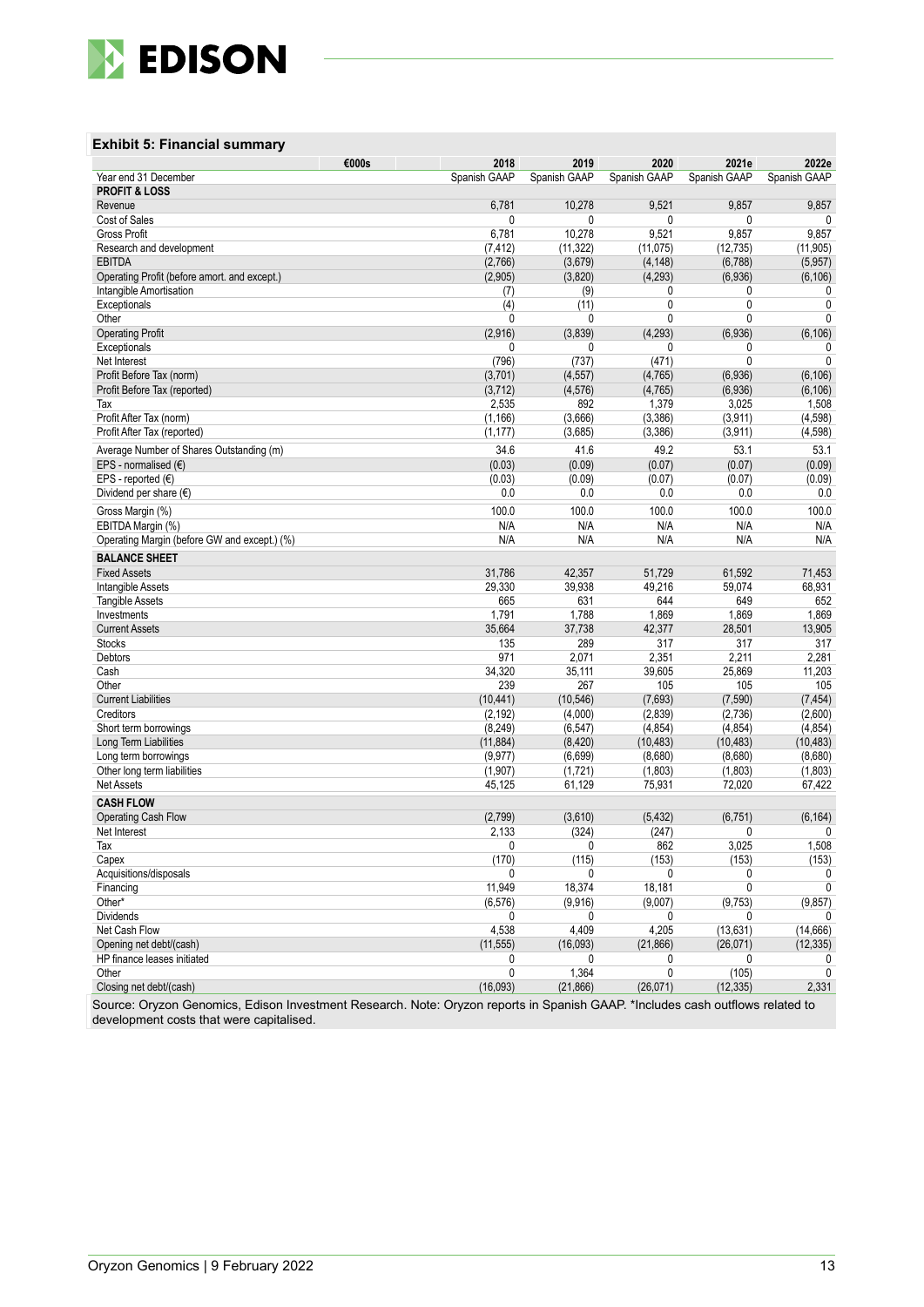

Oryzon Genomics Sant Ferran 74 08940 Cornella de Llobregat Barcelona, Spain +34 93 515 1313 [www.oryzon.com/](https://www.oryzon.com/)

#### **Management team**

Dr Buesa co-founded Oryzon Genomics in 2000 and has held the position of chairman of the board of directors since then. He earned his PhD in biochemistry from the University of Barcelona and has completed a senior management programme at IESE in 2005. More recently Mr Buesa has been a member of the boards of various biotechnology companies such as Oncnosi Pharma, Ninfas, Orycamb-Project, Geadig-Pharma, Neurotec Pharma and Palobiofarma.

Mr Rello joined Oryzon in May 2011. He has a master's degree in administrative management and a degree in business administration and management, in law and in economics from Universidad Abat Oliba – CEU (Barcelona). He began his professional career in advisory services, auditing and consulting, and later specialised in management control and in economic and financial management.

Dr Michael Ropacki is the president of a San Francisco-based consultancy firm, Strategic Global Research & Development (SGR&D), which collaborates with sponsors on developing and executing clinical development plans. Prior to his role at SGR&D, Dr Ropacki was most recently senior vice president of clinical development at MedAvante-ProPhase. Before that, he held roles of increasing responsibility at Johnson & Johnson, including director of clinical development, neuroscience, research and development. He completed his internship/residency at University of Oklahoma Health Sciences Center in Psychiatry and holds a PhD from Texas Tech University.

#### **Contact details Revenue by geography**

N/A

#### **CEO: Carlos Manuel Buesa Arjol Chief scientific officer: Jordi Xaus**

Dr Xaus holds a degree in biology, a master's degree in immunology and a PhD in biology in the field of immune response control. He was associate professor of immunology at the University of Barcelona until 2001. After that he joined the biotechnology industry, initially at Puleva Biotech as head of the Immunology Department, and later at Palau Pharma as the CSO. During this period, he participated in the licensing and sale of four of the company's compounds. In 2014, he joined Oryzon Genomics where he has held various management positions and currently serves as the CSO.

#### **CFO: Enric Rello Condomines Chief business development officer: Saikat Nandi**

Dr Nandi holds a PhD from Oxford University (UK) in biochemistry. He has over 15 years of professional experience in the healthcare sector and financial services. In his prior asset management roles at AIG and previously at GCF, he has managed public and private healthcare investments totalling more than \$1bn. Earlier in his career he served as business development consultant at the New York State Center for Biotechnology, an NIH-designated incubator where he managed strategic partnerships and capital raising activities.

#### **Chief Medical Officer for CNS: Michael Ropacki SVP of Clinical Development and Global Medical Affairs: Ana Limón**

Dr Limón brings more than 15 years' experience in drug development, managing multifunctional teams, conducting research from preclinical to registrationenabling clinical studies in hematologic and solid tumours, as well as medical affairs activities for the launch and support of commercial products. She was senior medical scientific liaison for all oncology assets at Amgen, before moving to Millennium/Takeda where she held positions of increasing responsibility to become head of oncology pipeline, global medical affairs at Takeda. Dr Limón holds a PhD in Molecular Biology and Biochemistry from the University of Barcelona.

| <b>Principal shareholders</b> | (%)  |
|-------------------------------|------|
| Carlos Buesa                  | 6.61 |
| Jose Ventura Ferrero          | 5.48 |
| <b>Tamara Maes</b>            | 4.70 |
| Josep Maria Echarri           | 2.33 |
|                               |      |